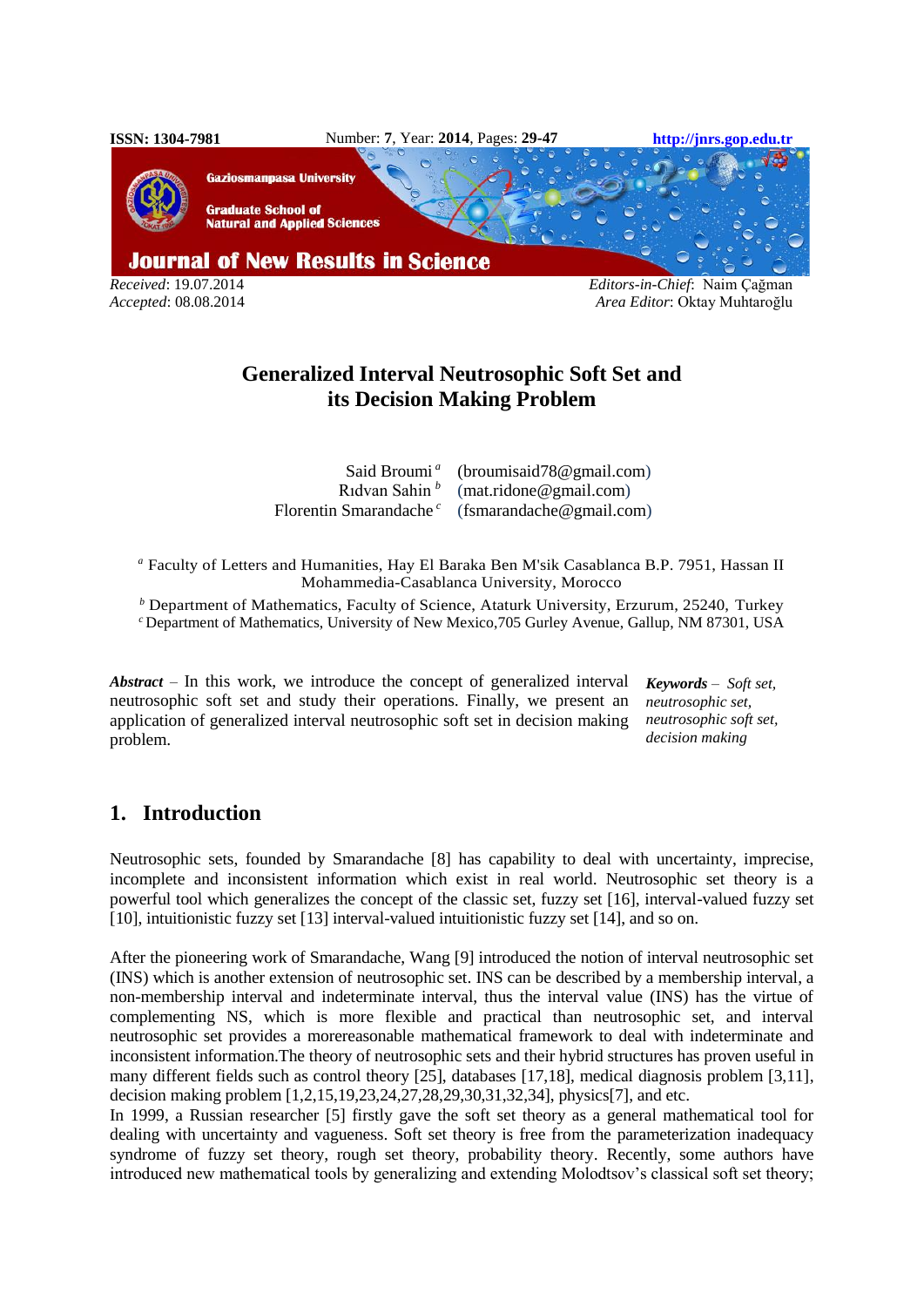fuzzy soft set [22], vague soft set [35], intuitionistic fuzzy soft set [20], interval valued intuitionistic fuzzy set [36].

Similarity, combining neutrosophic set models with other mathematical models has attracted the attention of many researchers: neutrosophic soft set [21], intuitionistic neutrosophic soft set [26], generalized neutrosophic soft set [23], interval neutrosophic soft set [12].

Broumi et al. [33] presented the concept of rough neutrosophic set which is based on a combination of the neutrosophic set and rough set models. Recently, Şahin and Küçük [23] generalized the concept of neutrosophic soft set with a degree of which is attached with the parameterization of fuzzy sets while defining a neutrosophic soft set, and investigated some basic properties of the generalized neutrosophic soft sets.

In this paper our main objective is to extend the concept of generalized neutrosophic soft set introduced by Şahin and Küçük [23] to the case of interval neutrosophic soft set [12].

The paper is structured as follows. In Section 2, we first recall the necessary background on neutrosophic sets,soft set and generalized neutrosophic soft set. The concept of generalized interval neutrosophic soft sets and some of their properties are presented in Section 3.In Section 4, we present an application of generalized interval neutrosophic soft sets in decision making. Finally we conclude the paper.

# **2. Preliminaries**

In this section, we will briefly recall the basic concepts of neutrosophic set,soft sets and generalized neutrosophic soft sets. Let  $U$  be an initial universe set of objects and  $E$  the set of parameters in relation to objects in U. Parameters are often attributes, characteristics or properties of objects. Let  $P(U)$ denote the power set of  $U$  and  $A \subseteq E$ .

#### **2.1 Neutrosophic Sets**

**Definition 2.1** [8]. Let U be an universe of discourse. The neutrosophic set A is an object having the form  $A = \{ \langle x : u_A(x), w_A(x), v_A(x) \rangle : x \in U \}$ , where the functions  $u, w, v : U \to ]0^-, 1^+$  [define respectively the degree of membership, the degree of indeterminacy, and the degree of nonmembership of the element  $x \in U$  to the set A with the condition.

$$
0^- \le u_A(x) + w_A(x) + v_A(x)) \le 3^+
$$

From philosophical point of view, the neutrosophic set takes the value from real standard or nonstandard subsets of ]<sup>−0</sup>,1<sup>+</sup>[. So instead of ]<sup>−0</sup>,1<sup>+</sup>[ we need to take the interval [0,1] for technical applications, because ]<sup>−0</sup>,1<sup>+</sup>[will be difficult to apply in the real applicationssuch as in scientific and engineering problems.

**Definition 2.2** [8] A neutrosophicset A is contained in the other neutrosophic set B,  $A \subseteq B$  iff  $\inf u_A(x) \leq \inf u_B(x)$ ,  $\sup u_A(x) \leq \sup u_B(x)$ ,  $\inf w_A(x) \geq \inf w_B(x)$ ,  $\sup w_A(x) \geq \sup w_B(x)$  and  $\inf v_A(x) \geq \inf v_B(x)$ ,  $\sup v_A(x) \geq \sup v_B(x)$  for all  $x \in U$ .

An INS is an instance of a neutrosophic set, which can be used in real scientific and engineering applications. In the following, we introduce the definition of an INS.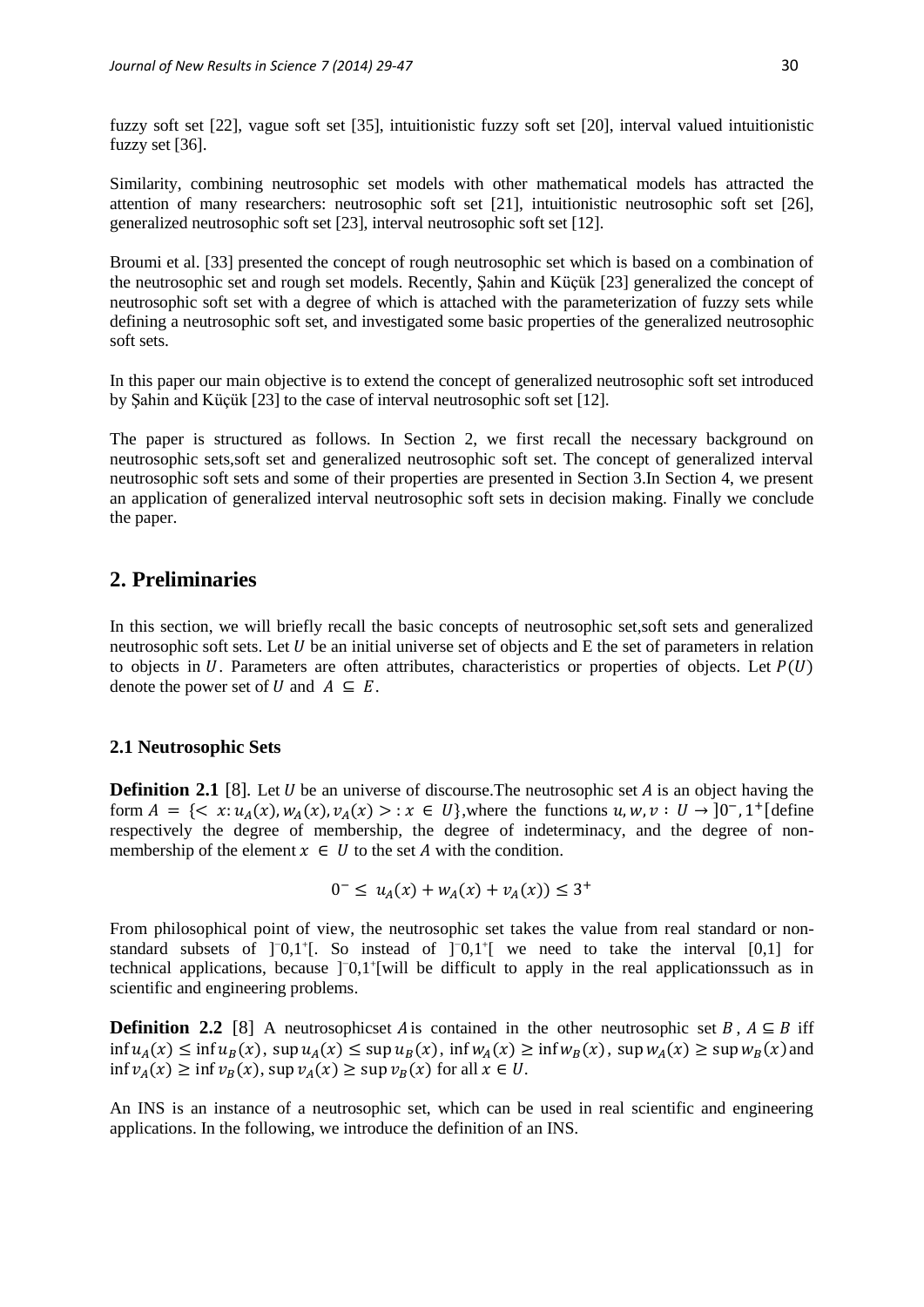#### **2.2 Interval Neutrosophic Sets**

**Definition 2.3** [9] Let *U* be a space of points (objects) and Int[0,1] be the set of all closed subsets of [0,1]. An INS  $\vec{A}$  in  $\vec{U}$  is defined with the form

$$
A = \{ (x, u_A(x), w_A(x), v_A(x)) : x \in U \}
$$

where  $u_A(x): U \to \text{int}[0,1]$ ,  $w_A(x): U \to \text{int}[0,1]$  and  $v_A(x): U \to \text{int}[0,1]$  with  $0 \leq \text{sup } u_A(x) +$  $\sup w_A(x) + \sup v_A(x) \leq 3$  for all  $x \in U$ . The intervals  $u_A(x), w_A(x)$  and  $v_A(x)$  denote the truthmembership degree, the indeterminacy-membership degree and the falsity membership degree of xto A, respectively.

For convenience,

if let 
$$
u_A(x) = [u_A^-(x), u_A^+(x)], w_A(x) = [w_A^-(x), w_A^+(x)]
$$
 and  $v(x) = [v_A^-(x), v_A^+(x)],$  then  
\n
$$
A = \{ \langle x, [u_A^-(x), u_A^+(x)], [w_A^-(x), w_A^+(x)], [v_A^-(x), v_A^+(x)] \rangle : x \in U \}
$$

with the condition,  $0 \leq \sup u_A^+(x) + \sup w_A^+(x) + \sup v_A^+(x) \leq 3$  for all  $x \in U$ . Here, we only consider the sub-unitary interval of [0,1]. Therefore, an INS is clearly a neutrosophic set.

**Definition 2.4** [9] Let *A* and *B* be two interval neutrosophic sets,

$$
A = \{ \langle x, [u_A^-(x), u_A^+(x)], [w_A^-(x), w_A^+(x)], [v_A^-(x), v_A^+(x)] \rangle : x \in U \}
$$
  

$$
B = \{ \langle x, [u_B^-(x), u_B^+(x)], [w_B^-(x), w_B^+(x)], [v_B^-(x), v_B^+(x)] \rangle : x \in U \}.
$$

Then some operations can be defined as follows:

(1)  $A \subseteq B$  iff  $\frac{1}{4}(x) \leq u_B^-(x), u_A^+(x) \leq u_B^+(x), w_A^-(x) \geq w_B^-(x), w_A^+(x) \geq w_B^+(x)v_A^-(x) \geq$  $v_B^-(x)$ ,  $v_A^+(x) \ge v_B^+(x)$  for each  $x \in U$ . (2)  $A = B$ iff $A \subseteq B$  and  $B \subseteq A$ . (3)  $c = \{ (x, [v_A^-(x), v_A^+(x)], [1 - w_A^+(x), 1 - w_A^-(x)], [u_A^-(x), u_A^+(x)] \} : x \in U \}$ 

#### **2.3 Soft Sets**

**Defnition2.5** [5] A pair  $(F, A)$  is called a soft set over, where F is a mapping given by  $F : A \rightarrow$  $P(U)$ . In other words, a soft set over U is a mapping from parameters to the power set of U, and it is not a kind of set in ordinary sense, but a parameterized family of subsets of U. For any parameter  $\epsilon$ A,  $F(e)$  may be considered as the set of  $e$  –approximate elements of the soft set  $(F, A)$ .

**Example 2.6** Suppose that U is the set of houses under consideration, say  $U = \{h_1, h_2, \ldots, h_5\}$ . Let E be the set of some attributes of such houses, say  $E = \{e_1, e_2, e_3, e_4\}$ , where  $e_1, e_2, e_3, e_4$  stand for the attributes "beautiful", "costly", "in the green surroundings" and "moderate", respectively.

In this case, to define a soft set means to point out expensive houses, beautiful houses, and so on. For example, the soft set  $(F, A)$  that describes the "attractiveness of the houses" in the opinion of a buyer, say Thomas, may be defined like this:

$$
F(e_1) = \{h_2, h_3, h_5\}, F(e_2) = \{h_2, h_4\}, F(e_4) = \{h_3, h_5\} \text{ for } A = \{e_1, e_2, e_4\}.
$$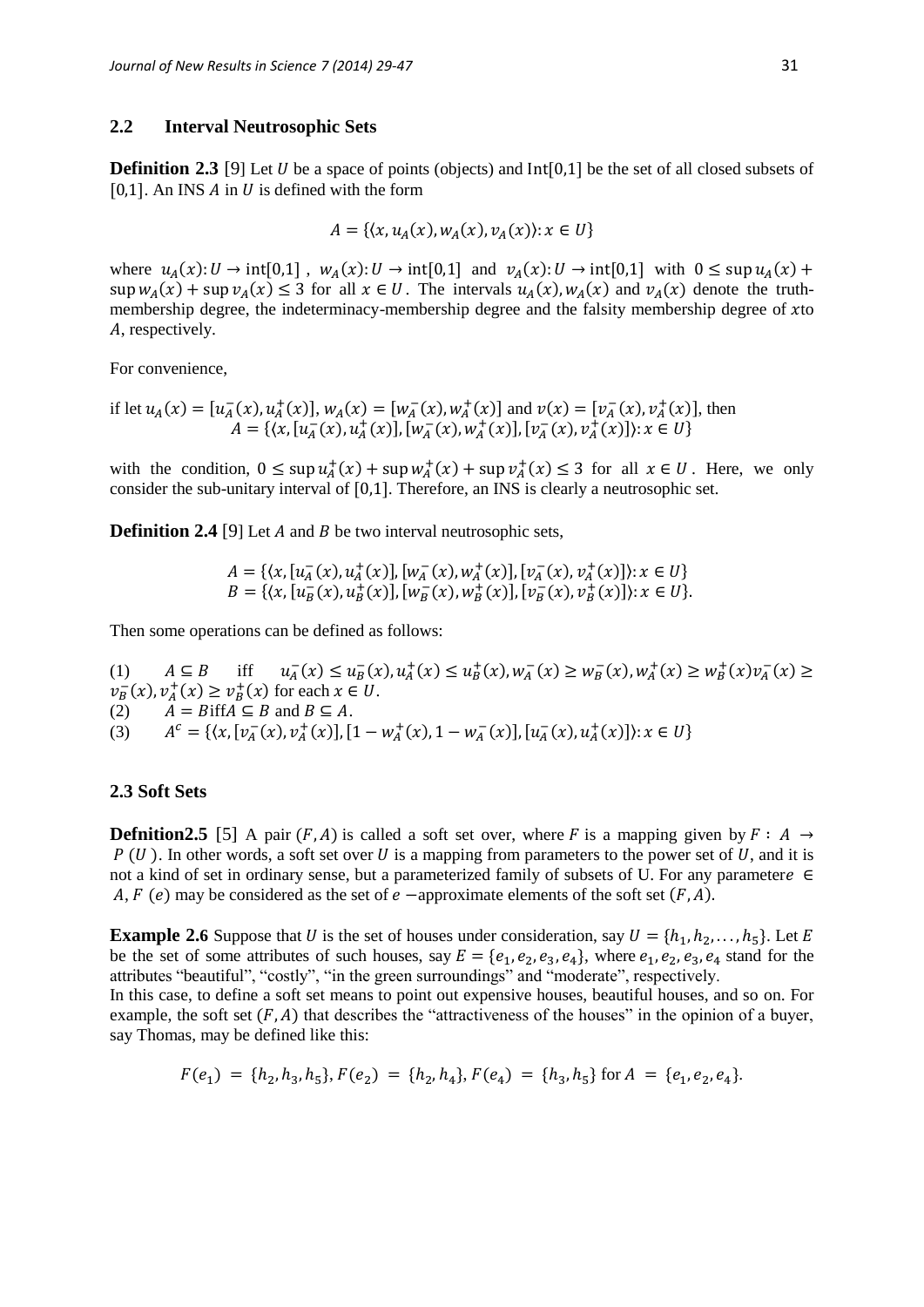#### **2.4 Neutrosophic Soft Sets**

**Definition 2.7** [21] Let U be an initial universe set and  $A \subseteq E$  be a set of parameters. Let NS(U) denotes the set of all neutrosophic subsets of  $U$ . The collection  $(F, A)$  is termed to be the neutrosophic soft set over U, where F is a mapping given by  $F: A \rightarrow NS(U)$ .

**Example 2.8** [21] Let U be the set of houses under consideration and E is the set of parameters. Each parameter is a neutrosophic word or sentence involving neutrosophic words. Consider  $E = \{$  beautiful, wooden, costly, very costly, moderate, green surroundings, in good repair, in bad repair, cheap, expensive}. In this case, to define a neutrosophic soft set means to point out beautiful houses, wooden houses, houses in the green surroundings and so on. Suppose that, there are five houses in the universe U given by  $U = \{h_1, h_2, \ldots, h_5\}$  and the set of parameters

 $A = \{e_1, e_2, e_3, e_4\}$ , where  $e_1$  stands for the parameter `beautiful',  $e_2$  stands for the parameter `wooden',  $e_3$  stands for the parameter `costly' and the parameter  $e_4$ stands for `moderate'. Then the neutrosophic set  $(F, A)$  is defined as follows:

$$
(F,A) = \begin{pmatrix} \left( e_1 \left\{ \frac{h_1}{(0.5,0.6,0.3)}, \frac{h_2}{(0.4,0.7,0.6)}, \frac{h_3}{(0.6,0.2,0.3)}, \frac{h_4}{(0.7,0.3,0.2)}, \frac{h_5}{(0.8,0.2,0.3)} \right) \right) \\ \left( e_2 \left\{ \frac{h_1}{(0.6,0.3,0.5)}, \frac{h_2}{(0.7,0.4,0.3)}, \frac{h_3}{(0.8,0.1,0.2)}, \frac{h_4}{(0.7,0.1,0.3)}, \frac{h_5}{(0.8,0.3,0.6)} \right) \right) \\ \left( e_3 \left\{ \frac{h_1}{(0.7,0.4,0.3)}, \frac{h_2}{(0.6,0.7,0.2)}, \frac{h_3}{(0.7,0.2,0.5)}, \frac{h_4}{(0.5,0.2,0.6)}, \frac{h_5}{(0.7,0.3,0.4)} \right) \right\} \\ \left( e_4 \left\{ \frac{h_1}{(0.8,0.6,0.4)}, \frac{h_2}{(0.7,0.9,0.6)}, \frac{h_3}{(0.7,0.6,0.4)}, \frac{h_4}{(0.7,0.8,0.6)}, \frac{h_5}{(0.9,0.5,0.7)} \right) \right) \right)
$$

#### **2.5 Interval Neutrosophic Soft Sets**

**Definition 2.9** [12] Let U be an initial universe set and  $A \subseteq E$  be a set of parameters. Let INS(U) denotes the set of all interval neutrosophic subsets of U. The collection  $(F, A)$  is termed to be the interval neutrosophic soft set over U, where F is a mapping given by  $F: A \rightarrow INS(U)$ .

**Example 2.10** [12] Let  $U = \{x_1, x_2\}$  be set of houses under consideration and **E** is a set of parameters which is a neutrosophic word. Let **E** be the set of some attributes of such houses, say  $\mathbf{E}$  =  ${e_1, e_2, e_3, e_4}$ , where  $e_1, e_2, e_3, e_4$  stand for the attributes  $e_1$  = cheap,  $e_2$  = beautiful,  $e_3$  = in the green surroundings,  $\mathbf{e}_4 = \text{costly}$  and  $\mathbf{e}_5 = \text{large}$ , respectively. Then we define the interval neutrosophic soft set  $A$  as follows:

$$
(F,A)=\begin{cases} \left(e_1\left\{\frac{x_1}{[0.5,0.8],[0.5,0.9],[0.2,0.5]}\cdot\frac{x_2}{[0.4,0.8],[0.2,0.5],[0.5,0.6]}\right)\right)\\ \left(e_2\left\{\frac{x_1}{[0.5,0.8],[0.2,0.8],[0.3,0.7]}\cdot\frac{x_2}{[0.1,0.9],[0.6,0.7],[0.2,0.3]}\right)\right)\\ \left(e_3\left\{\frac{x_1}{[0.2,0.7],[0.1,0.5],[0.5,0.8]}\cdot\frac{x_2}{[0.5,0.7],[0.1,0.4],[0.6,0.7]}\right)\right)\\ \left(e_4\left\{\frac{x_1}{[0.4,0.5],[0.4,0.9],[0.4,0.9]}\cdot\frac{x_2}{[0.3,0.4],[0.6,0.7],[0.1,0.5]}\right)\right\}\\ \left(e_5\left\{\frac{x_1}{[0.1,0.7],[0.5,0.6],[0.1,0.5]}\cdot\frac{x_2}{[0.6,0.7],[0.2,0.4],[0.3,0.7]}\right)\right)\end{cases}
$$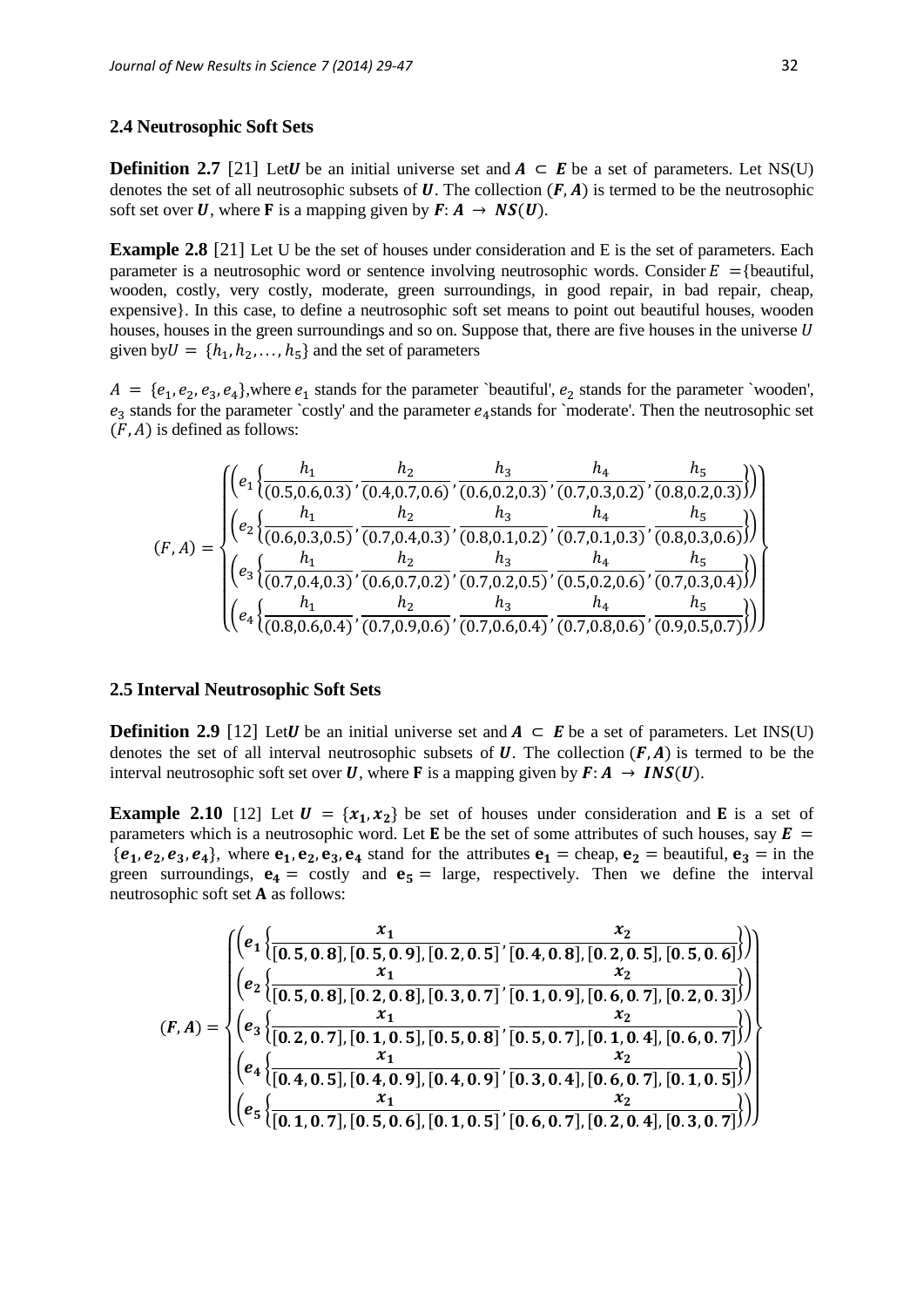#### **2.6 Generalized Neutrosophic Soft Sets**

The concept of generalized neutrosophic soft is defined by Şahin and Küçük [23] as follows:

**Definition 2.11** [23] Let U be an intial universe and E be a set of parameters. Let  $NS(U)$  be the set of all neutrosophic sets of U. A generalized neutrosophic soft set  $F^{\mu}$  over U is defined by the set of ordered pairs

$$
F^{\mu} = \{ (F(e), \mu(e)) : e \in E, F(e) \in N(U), \mu(e) \in [0, 1] \},\
$$

where F is a mapping given by  $F: E \to NS(U) \times I$  and  $\mu$  is a fuzzy set such that  $\mu: E \to I = [0, 1]$ . Here,  $F^{\mu}$  is a mapping defined by  $F^{\mu}$ :  $E \rightarrow NS(U) \times I$ .

For any parameter  $e \in E$ ,  $F(e)$  is referred as the neutrosophic value set of parameter e, i.e,

$$
F(e) = \{(x, u_{F(e)}(x), w_{F(e)}(x), v_{F(e)}(x)) : x \in U\}
$$

where  $u, w, v : U \rightarrow [0, 1]$  are the memberships functions of truth, indeterminacy and falsity respectively of the element  $x \in U$ . For any  $x \in U$  and  $e \in E$ ,

$$
0 \leq u_{F(e)}(x) + w_{F(e)}(x) + v_{F(e)}(x) \leq 3.
$$

In fact,  $F^{\mu}$  is a parameterized family of neutrosophic sets over U, which has the degree of possibility of the approximate value set which is represented by  $\mu$  (e) for each parameter e, so  $F^{\mu}$  can be expressed as follows:

$$
F^{\mu}(e) = \Big\{ \Big( \frac{x_1}{F(e)(x_1)}, \frac{x_2}{F(e)(x_2)}, \dots, \frac{x_n}{F(e)(x_n)} \Big), \mu(e) \Big\}.
$$

**Definition 2.12** [4] A binary operation ⊗:  $[0,1] \times [0,1] \rightarrow [0,1]$  is continuous  $t$  –norm if ⊗ satisfies the following conditions:

- (1)  $\otimes$  is commutative and associative.
- (2)  $\otimes$  is continuous,
- (3)  $a \otimes 1 = a, \forall a \in [0,1],$
- (4)  $a \otimes b \leq c \otimes d$  whenever  $a \leq c, b \leq d$  and  $a, b, c, d \in [0,1]$ .

**Definition 2.13** [4] A binary operation  $\oplus$ : [0,1]  $\times$  [0,1]  $\to$  [0,1] is continuous  $t$  – conorm if  $\oplus$ satisfies the following conditions:

- (1)  $\oplus$  is commutative and associative,
- (2)  $\oplus$  is continuous,
- (3)  $a \oplus 0 = a, \forall a \in [0,1],$
- (4)  $a \oplus b \leq c \oplus d$  whenever  $a \leq c, b \leq d$  and  $a, b, c, d \in [0,1]$ .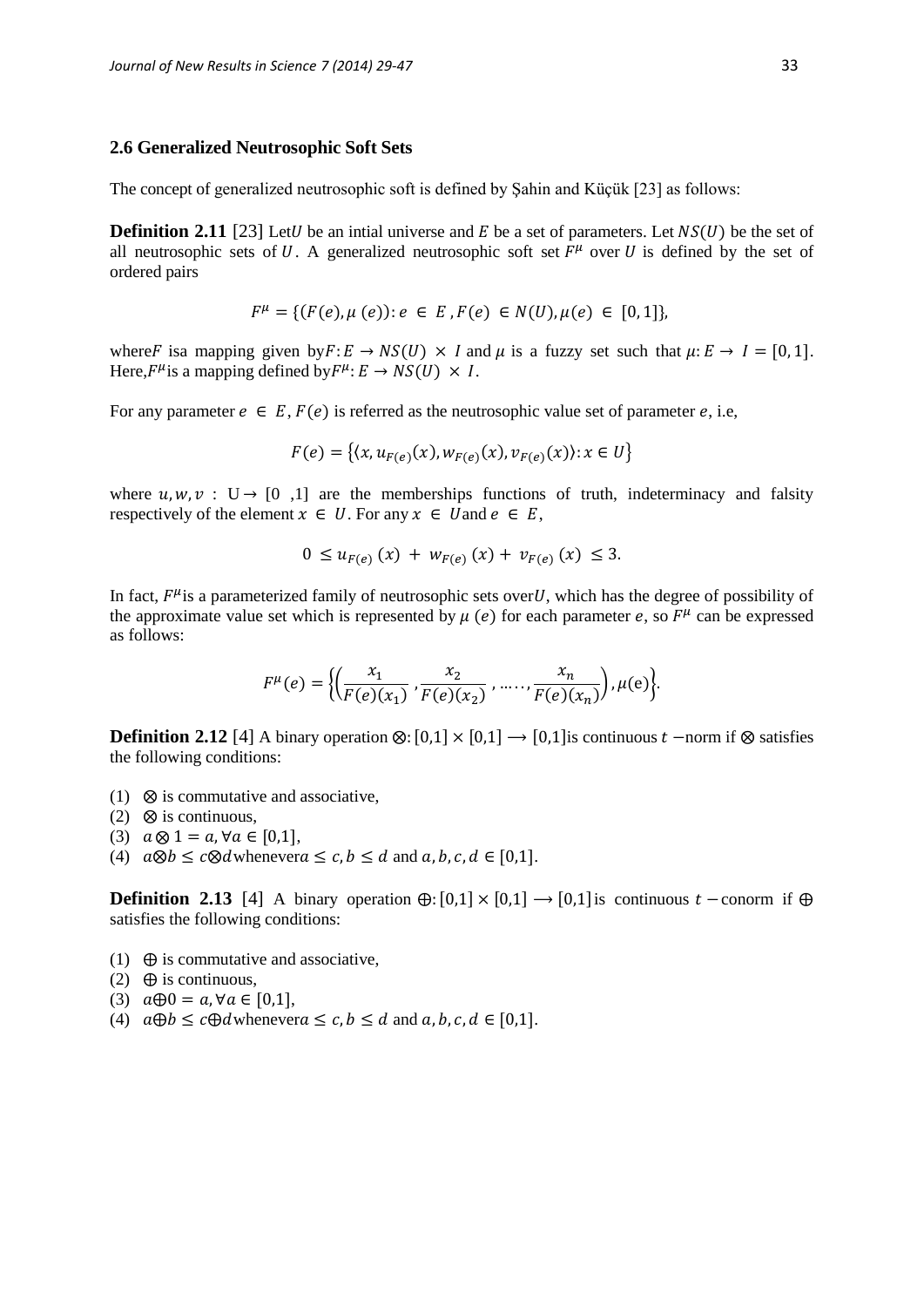### **3. Generalized Interval Neutrosophic Soft Set**

In this section, we define the generalized interval neutrosophic soft sets and investigate some basic properties.

**Definition 3.1.** Let U be an initial universe and E be a set of parameters. Suppose that  $INS(U)$  is the set of all interval neutrosophic sets over U and int [0,1] is the set of all closed subsets of [0,1]. A generalized interval neutrosophic soft set  $F^{\mu}$  over U is defined by the set of ordered pairs

$$
F^{\mu} = \{ (F(e), \mu(e)) : e \in E, F(e) \in INS(U), \mu(e) \in [0, 1] \}
$$

where F is a mapping given by  $F: E \to INS(U) \times I$  and  $\mu$  is a fuzzy set such that  $\mu: E \to I = [0, 1]$ . Here,  $F^{\mu}$  is a mapping defined by  $F^{\mu}$ :  $E \rightarrow INS(U) \times I$ .

For any parameter  $e \in E$ ,  $F(e)$  is referred as the interval neutrosophic value set of parameter e, i.e,

$$
F(e) = \{ (x, u_{F(e)}(x), w_{F(e)}(x), v_{F(e)}(x)) : x \in U \}
$$

where  $u_{F(e)}$ ,  $w_{F(e)}$ ,  $v_{F(e)}$ :  $U \rightarrow \text{int}[0,1]$  with the condition

$$
0 \le \sup u_{F(e)}(x) + \sup w_{F(e)}(x) + \sup v_{F(e)}(x) \le 3
$$

for all  $x \in U$ .

The intervals  $u_{F(e)}(x)$ ,  $w_{F(e)}(x)$  and  $v_{F(e)}(x)$  are the interval memberships functions of truth, interval indeterminacy and interval falsity of the element  $x \in U$ , respectively.

For convenience, if let

$$
u_{F(e)}(x) = [u_{F(e)}^L(x), u_{F(e)}^U(x)]
$$
  
\n
$$
w_{F(e)}(x) = [w_{F(e)}^L(x), w_{F(e)}^U(x)]
$$
  
\n
$$
v_{F(e)}(x) = [v_{F(e)}^L(x), v_{F(e)}^U(x)]
$$

then

$$
F(e) = \{ (x, [u_{F(e)}^L(x), u_{F(e)}^U(x)], [w_{F(e)}^L(x), w_{F(e)}^U(x)], [v_{F(e)}^L(x), v_{F(e)}^U(x)] \} : x \in U \}
$$

In fact,  $F^{\mu}$  is a parameterized family of interval neutrosophic sets on U, which has the degree of possibility of the approximate value set which is represented by  $\mu$  (e) for each parameter e, so  $F^{\mu}$ can be expressed as follows:

$$
F^{\mu}(e) = \left\{ \left( \frac{x_1}{F(e)(x_1)}, \frac{x_2}{F(e)(x_2)}, \dots, \frac{x_n}{F(e)(x_n)} \right), \mu(e) \right\}
$$

**Example 3.2.** Consider two generalized interval neutrosophic soft set  $F^{\mu}$  and  $G^{\theta}$ . Suppose that  $U =$  $\{h_1, h_2, h_3\}$  is the set of house and  $E = \{e_1, e_2, e_3\}$  is the set of parameters where  $e_1$  =cheap, $e_2$  =moderate, $e_3$  =comfortable. Suppose that  $F^{\mu}$  and  $G^{\theta}$  are given as follows, respectively: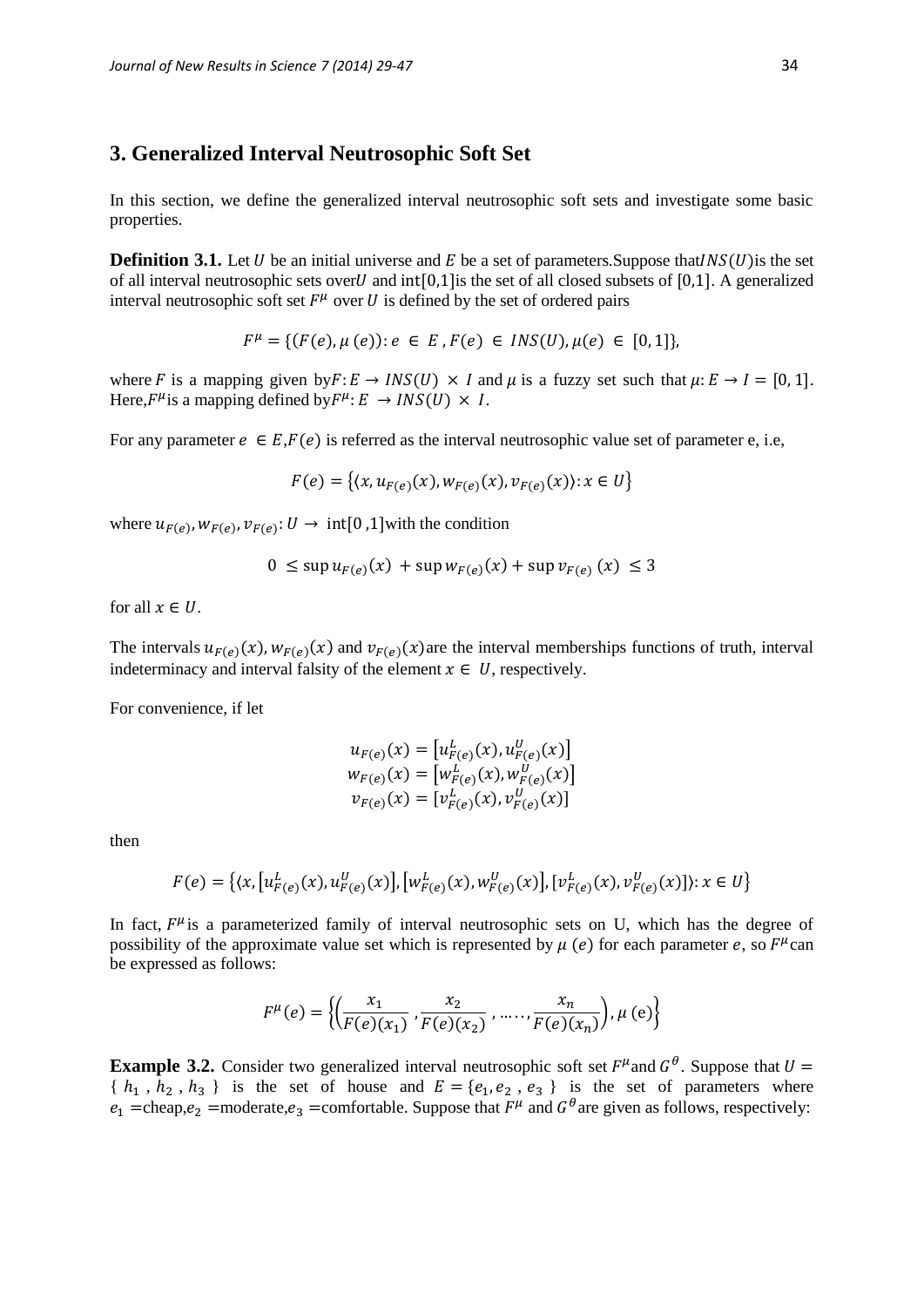$$
\begin{cases}\nF^{\mu}(e_1) = \left(\frac{h_1}{([0.2, 0.3], [0.3, 0.5], [0.2, 0.3])}, \frac{h_2}{([0.3, 0.4], [0.3, 0.4], [0.5, 0.6])}, \frac{h_3}{([0.5, 0.6], [0.2, 0.4], [0.5, 0.7])}\right), (0.2) \\
F^{\mu}(e_2) = \left(\frac{h_1}{([0.1, 0.4], [0.5, 0.6], [0.3, 0.4])}, \frac{h_2}{([0.6, 0.7], [0.4, 0.5], [0.5, 0.8])}, \frac{h_3}{([0.2, 0.4], [0.3, 0.6], [0.6, 0.9])}\right), (0.5) \\
F^{\mu}(e_3) = \left(\frac{h_1}{([0.2, 0.6], [0.2, 0.5], [0.1, 0.5])}, \frac{h_2}{([0.3, 0.5], [0.3, 0.6], [0.4, 0.5])}, \frac{h_3}{([0.6, 0.8], [0.3, 0.4], [0.2, 0.3])}\right), (0.6)\n\end{cases}
$$

and

$$
\begin{cases} G^{\theta}(e_1) = \left( \frac{h_1}{([0.1, 0.2], [0.1, 0.2], [0.1, 0.2])}, \frac{h_2}{([0.4, 0.5], [0.2, 0.3], [0.3, 0.5])}, \frac{h_3}{([0.6, 0.7], [0.1, 0.3], [0.2, 0.3])} \right), (0.4) \\ G^{\theta}(e_2) = \left( \frac{h_1}{([0.2, 0.5], [0.3, 0.4], [0.2, 0.3])}, \frac{h_2}{([0.7, 0.8], [0.3, 0.4], [0.4, 0.6])}, \frac{h_3}{([0.3, 0.6], [0.2, 0.5], [0.4, 0.6])} \right), (0.7) \\ G^{\theta}(e_3) = \left( \frac{h_1}{([0.3, 0.5], [0.1, 0.3], [0.1, 0.3])}, \frac{h_2}{([0.4, 0.5], [0.1, 0.5], [0.2, 0.3])}, \frac{h_3}{([0.7, 0.9], [0.2, 0.3], [0.1, 0.2])} \right), (0.8) \end{cases}
$$

For the purpose of storing a generalized interval neutrosophic soft sets in a computer, we can present it in matrix form. For example, the matrix form of  $F^{\mu}$  can be expressed as follows;

$$
\begin{pmatrix}\n([0.2, 0.3], [0.3, 0.5], [0.2, 0.3]) & ([0.3, 0.4], [0.3, 0.4], [0.5, 0.6]) & ([0.5, 0.6], [0.2, 0.4], [0.5, 0.7]), (0.2) \\
([0.1, 0.4], [0.5, 0.6], [0.3, 0.4]) & ([0.6, 0.7], [0.4, 0.5], [0.5, 0.8]) & ([0.2, 0.4], [0.3, 0.6], [0.6, 0.9]), (0.5) \\
([0.2, 0.6], [0.2, 0.5], [0.1, 0.5]) & ([0.3, 0.5], [0.3, 0.6], [0.4, 0.5]) & ([0.6, 0.8], [0.3, 0.4], [0.2, 0.3]), (0.6)\n\end{pmatrix}
$$

**Definition 3.3.** A generalized interval neutrosophic soft set $F^{\mu}$ over U is said to be generalized null interval neutrosophic soft set, denoted by  $\phi^{\mu}$ , if  $\phi^{\bar{\mu}}$ :  $E \rightarrow$ IN(U) ×I such that

 $\phi^{\mu}(e) = \{ (F(e), \mu(e)), \text{ where } F(e) = \{ \langle x, ([0,0], [1,1], [1,1]) \rangle \} \text{ and } \mu(e) = 0 \text{ for each } e \in \mathbb{R} \}$ E and  $x \in U$ .

**Definition 3.4.** A generalized interval neutrosophic soft set  $F^{\mu}$  over U is said to be generalized absolute interval neutrosophic soft set, denoted by  $U^{\mu}$ , if  $U^{\mu}$ :  $E \rightarrow IN(U) \times I$  such that  $U^{\mu}(e)$  =  $\{(F(e), \mu(e)\}\)$ , where  $F(e) = \{ \langle x, ([1,1], [0, 0], [0, 0]) \rangle \}$  and  $\mu(e) = 1$  for each  $e \in E$  and  $x \in U$ .

**Definition 3.5.** Let $F^{\mu}$ be a generalized interval neutrosophic soft set over U, where

$$
F^{\mu} (e) = \{ (F(e), \mu (e) \}
$$

and

$$
F(e) = \{ (x, [u_{F(e)}^L(x), u_{F(e)}^U(x)], [w_{F(e)}^L(x), w_{F(e)}^U(x)], [v_{F(e)}^L(x), v_{F(e)}^U(x)] \} : x \in U \}
$$

for all  $e \in E$ . Then, for  $e_m \in E$  and  $x_n \in U$ ;

(1)  $\mathbf{r} = [\mathbf{F}_L^{\star}, \mathbf{F}_U^{\star}]$  is said to be interval truth membership part of  $F^{\mu}$ where  $F^* = \{ (F^*_{mn}(e_m), \mu(e_m)) \}$  and  $F^*_{mn}(e_m) = \{ (x_n, [u_{F(e_m)}^L(x_n), u_{F(e_m)}^U(x_n)] ) \}$ ,  $(2)$  $\mathcal{F} = [\mathbf{F}_L^{\lambda}, \mathbf{F}_U^{\lambda}]$  is said to be interval indeterminacy membership part of  $F^{\mu}$ where  $F' = \{F'_{mn}(e_m), \mu(e_m)\}$  and  $F'_{mn}(e_m) = \{(x_n, [w_{F(e_m)}^L(x_n), w_{F(e_m)}^U(x_n)]\}$ ,  $(3)$  $\Delta$  = [F<sub>L</sub>', F<sub>U</sub>'<sub>U</sub>'] is said to be interval falsity membership part of  $F^{\mu}$ where  $F^{\Delta} = \{ F^{\Delta}_{mn} (e_m)$ ,  $\mu (e_m) \}$  and  $F^{\Delta}_{mn}(e_m) = \{ (x_n, [v_{F(e_m)}^L(x_n), v_{F(e_m)}^U(x_n)] ) \}$ .

We say that every part of  $F^{\mu}$  is a component of itself and is denote by  $F^{\mu} = (F^*, F^{\lambda}, F^{\lambda})$ . Then matrix forms of components of  $F^{\mu}$ in example 3.2 can be expressed as follows: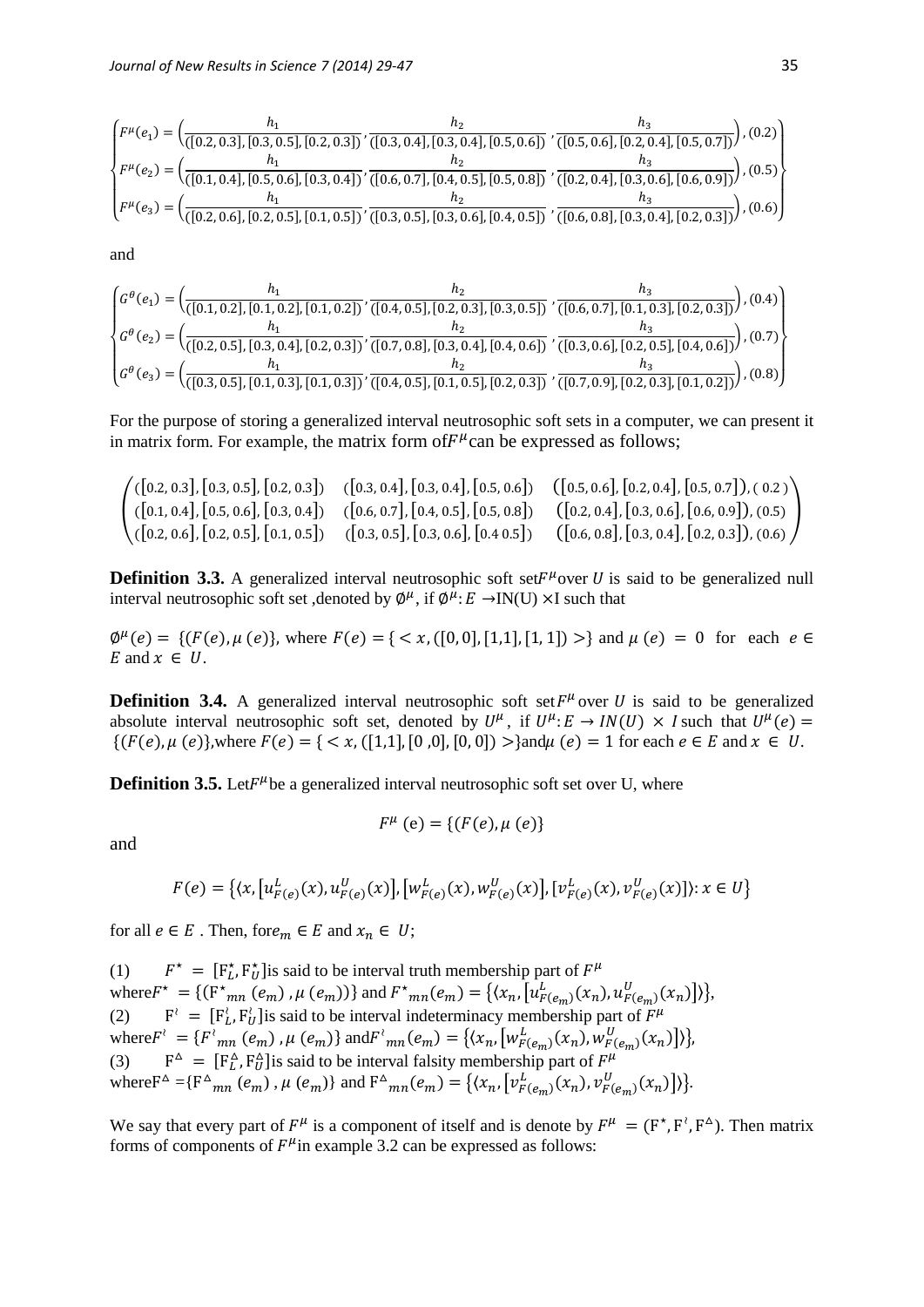$$
F^* = \begin{pmatrix} ([0.2, 0.3], [0.3, 0.6], [0.4, 0.5]) & (0.1) \\ ([0.2, 0.5], [0.3, 0.5], [0.4, 0.7]) & (0.4) \\ ([0.3, 0.4], [0.1, 0.3], [0.1, 0.4]) & (0.6) \end{pmatrix}
$$
  
\n
$$
F^* = \begin{pmatrix} ([0.2, 0.3], [0.3, 0.5], [0.2, 0.5]) & (0.1) \\ ([0.2, 0.5], [0.4, 0.8], [0.3, 0.8]) & (0.4) \\ ([0.3, 0.4], [0.2, 0.5], [0.2, 0.3]) & (0.6) \end{pmatrix}
$$
  
\n
$$
F^{\Delta} = \begin{pmatrix} ([0.2, 0.3], [0.2, 0.4], [0.2, 0.6]) & (0.1) \\ ([0.2, 0.5], [0.8, 0.9], [0.3, 0.4]) & (0.4) \\ ([0.7, 0.9], [0.3, 0.7], [0.5, 0.7]) & (0.6) \end{pmatrix}
$$

where

$$
F^{\star}_{mn}(e_m) = \{ \langle x_n, [u_{F(e_m)}^L(x_n), u_{F(e_m)}^U(x_n)] \rangle \}
$$
  

$$
F^{\star}_{mn}(e_m) = \{ \langle x_n, [w_{F(e_m)}^L(x_n), w_{F(e_m)}^U(x_n)] \rangle \}
$$
  

$$
F^{\Delta}_{mn}(e_m) = \{ \langle x_n, [v_{F(e_m)}^L(x_n), v_{F(e_m)}^U(x_n)] \rangle \}
$$

are defined as the interval truth, interval indeterminacy and interval falsity values of  $n -$ th element the according to  $m$  –th parameter, respectively.

**Remark 3.6.** Suppose that  $F^{\mu}$  is a generalizedinterval neutrosophic soft set over U.Then we say that each components of  $F^{\mu}$  can be seen as the generalized interval valued vague soft set [15]. Also if it is taken  $\mu(e) = 1$  for all  $e \in E$ , the our generalized interval neutrosophic soft set concides with the interval neutrosophic soft set [12].

**Definition 3.7.** Let U be an universe and E be a of parameters,  $F^{\mu}$  and  $G^{\theta}$  be two generalized interval neutrosophic soft sets, we say that  $F^{\mu}$  is a generalized interval neutrosophic soft subset  $G^{\theta}$  if

(1)  $\mu$  is a fuzzy subset of  $\theta$ ,

(2) For  $e \in E$ ,  $F(e)$  is an interval neutrosophic subset of  $G(e)$ , i.e, for all  $e_m \in E$  and  $m, n \in \Lambda$ ,

$$
F^{\star}_{mn}(e_m) \leq G^{\star}_{mn}(e_m), F^{\star}_{mn}(e_m) \geq G^{\star}_{mn}(e_m) \text{ and } F^{\Delta}_{mn}(e_m) \geq G^{\Delta}_{mn}(e_m) \text{ where,}
$$
  
\n
$$
u_{F(e_m)}^L(x_n) \leq u_{G(e_m)}^L(x_n), u_{F(e_m)}^U(x_n) \leq u_{G(e_m)}^U(x_n)
$$
  
\n
$$
w_{F(e_m)}^L(x_n) \geq w_{G(e_m)}^L(x_n), w_{F(e_m)}^U(x_n) \geq w_{G(e_m)}^U(x_n)
$$
  
\n
$$
v_{F(e_m)}^L(x_n) \geq v_{G(e_m)}^L(x_n), v_{F(e_m)}^U(x_n) \geq v_{G(e_m)}^U(x_n)
$$

For  $x_n \in U$ .

We denote this relationship by  $F^{\mu} \subseteq G^{\theta}$ . Moreover if  $G^{\theta}$  is generalized interval neutrosophic soft subset of  $F^{\mu}$ , then  $F^{\mu}$  is called a generalized interval neutrosophic soft superset of  $G^{\theta}$  this relation is denoted by  $F^{\mu} \supseteq G^{\theta}$ .

**Example 3.8.** Consider two generalized interval neutrosophic soft set  $F^{\mu}$  and  $G^{\theta}$  suppose that U=  $\{h_1, h_2, h_3\}$  is the set of houses and  $E = \{e_1, e_2, e_3\}$  is the set of parameters where  $e_1$ =cheap, $e_2$  =moderate, $e_3$  =comfortable. Suppose that  $F^{\mu}$  and  $G^{\theta}$  are given as follows respectively: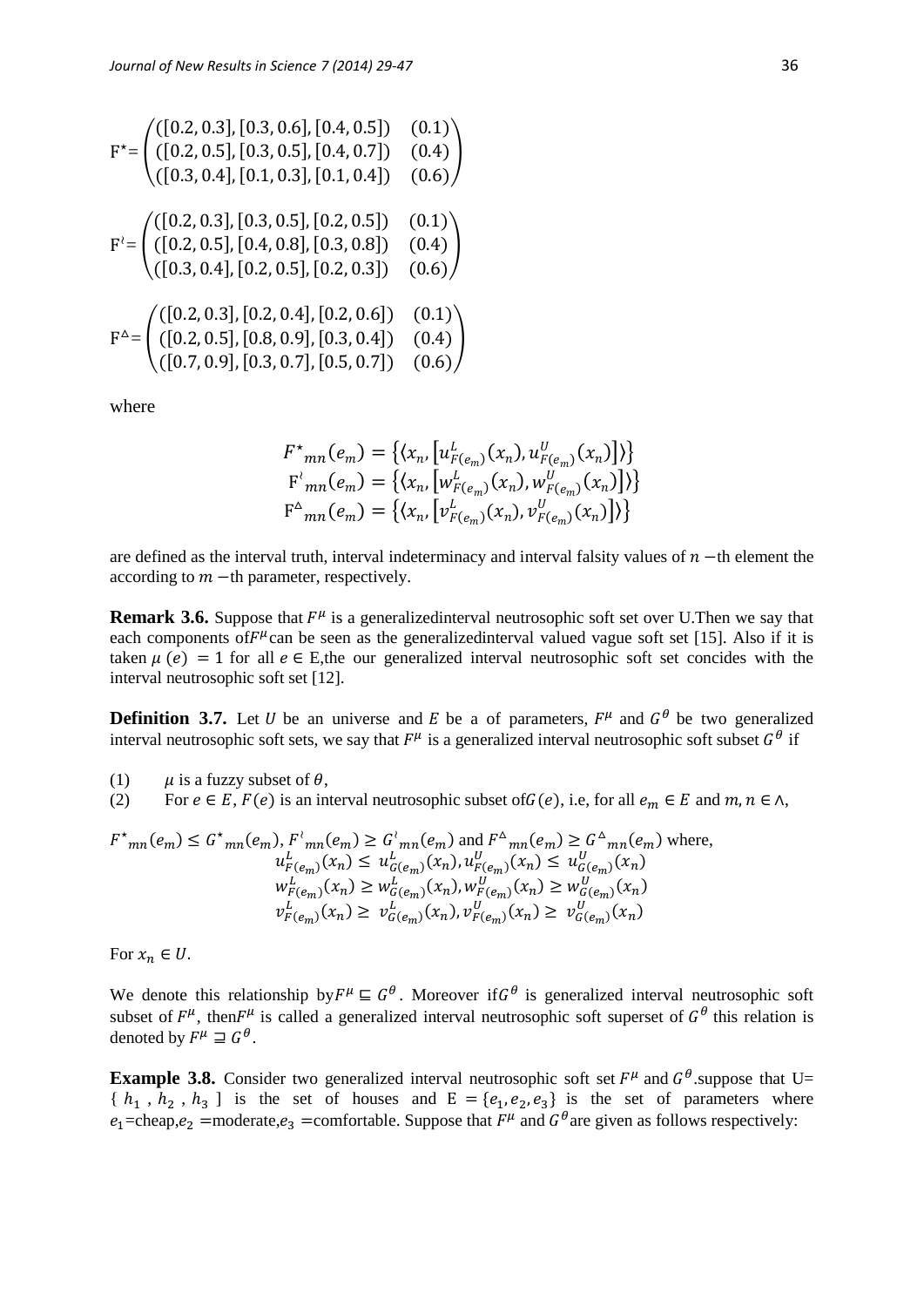$$
\begin{cases}\nF^{\mu}(e_1) = \left(\frac{h_1}{([0.1, 0.2], [0.3, 0.5], [0.2, 0.3])}, \frac{h_2}{([0.3, 0.4], [0.3, 0.4], [0.5, 0.6])}, \frac{h_3}{([0.5, 0.6], [0.2, 0.4], [0.5, 0.7])}\right), (0.2) \\
F^{\mu}(e_2) = \left(\frac{h_1}{([0.1, 0.4], [0.5, 0.6], [0.3, 0.4])}, \frac{h_2}{([0.6, 0.7], [0.4, 0.5], [0.5, 0.8])}, \frac{h_3}{([0.2, 0.4], [0.3, 0.6], [0.6, 0.9])}\right), (0.5) \\
F^{\mu}(e_3) = \left(\frac{h_1}{([0.2, 0.6], [0.2, 0.5], [0.1, 0.5])}, \frac{h_2}{([0.3, 0.5], [0.3, 0.6], [0.4, 0.5])}, \frac{h_3}{([0.6, 0.8], [0.3, 0.4], [0.2, 0.3])}\right), (0.6)\n\end{cases}
$$

and

$$
\begin{cases} G^{\theta}(e_1) = \left( \frac{h_1}{([0.2, 0.3], [0.1, 0.2], [0.1, 0.2])}, \frac{h_2}{([0.4, 0.5], [0.2, 0.3], [0.3, 0.5])}, \frac{h_3}{([0.6, 0.7], [0.1, 0.3], [0.2, 0.3])} \right), (0.4) \\ G^{\theta}(e_2) = \left( \frac{h_1}{([0.2, 0.5], [0.3, 0.4], [0.2, 0.3])}, \frac{h_2}{([0.7, 0.8], [0.3, 0.4], [0.4, 0.6])}, \frac{h_3}{([0.3, 0.6], [0.2, 0.5], [0.4, 0.6])} \right), (0.7) \\ G^{\theta}(e_3) = \left( \frac{h_1}{([0.3, 0.7], [0.1, 0.3], [0.1, 0.3])}, \frac{h_2}{([0.4, 0.5], [0.1, 0.5], [0.2, 0.3])}, \frac{h_3}{([0.7, 0.9], [0.2, 0.3], [0.1, 0.2])} \right), (0.8) \end{cases}
$$

Then  $F^{\mu}$  is a generalized interval neutrosophic soft subset of  $G^{\theta}$ , that is  $F^{\mu} \subseteq G^{\theta}$ .

**Definition3.9.** The union of two generalized interval neutrosophic soft sets  $F^{\mu}$  and  $G^{\theta}$  over U, denoted by  $H^{\lambda} = F^{\mu} \sqcup G^{\theta}$  is a generalized interval neutrosophic soft set H $^{\lambda}$ defined by

$$
\mathrm{H}^{\lambda} = ([\mathrm{H}^{\star}_{L}, \mathrm{H}^{\star}_{U}], [\mathrm{H}^{\lambda}_{L}, \mathrm{H}^{\lambda}_{U}], [\mathrm{H}^{\Delta}_{L}, \mathrm{H}^{\Delta}_{U}])
$$

where  $\lambda$  ( $e_m$ ) =  $\mu$  ( $e_m$ ) $\oplus$   $\theta$  ( $e_m$ ),

$$
H^{\star}_{L_{mn}} = F^{\star}_{L_{mn}}(e_m) \oplus G^{\star}_{L_{mn}}(e_m)
$$
  
\n
$$
H^{\star}_{L_{mn}} = F^{\star}_{L_{mn}}(e_m) \otimes G^{\star}_{L_{mn}}(e_m)
$$
  
\n
$$
H^{\star}_{L_{mn}} = F^{\star}_{L_{mn}}(e_m) \otimes G^{\star}_{L_{mn}}(e_m)
$$

and

$$
H_{U_{mn}}^{\star} = F_{U_{mn}}^{\star} (e_m) \oplus G_{U_{mn}}^{\star} (e_m)
$$
  
\n
$$
H_{U_{mn}}^{\star} = F_{U_{mn}}^{\star} (e_m) \otimes G_{U_{mn}}^{\star} (e_m)
$$
  
\n
$$
H_{U_{mn}}^{\Delta} = F_{U_{mn}}^{\Delta} (e_m) \otimes G_{U_{mn}}^{\Delta} (e_m)
$$

for all  $e_m \in E$  and  $m, n \in \Lambda$ .

**Definition 3.10.** The intersection of two generalized interval neutrosophic soft sets  $F^{\mu}$  and  $G^{\theta}$  over U, denoted by  $K^{\varepsilon} = F^{\mu} \cap G^{\theta}$  is a generalized interval neutrosophic soft set  $K^{\varepsilon}$  defined by

$$
\mathbf{K}^{\varepsilon} \;=\; \big(\big[\;\mathbf{K}^{\star}_{L}, \mathbf{K}^{\star}_{U}\big], \big[\;\mathbf{K}^{\wr}_{L}, \mathbf{K}^{\wr}_{U}\big], \big[\;\mathbf{K}^{\Delta}_{L}, \mathbf{K}^{\Delta}_{U}\big]\big)
$$

where  $(e_m) = \mu(e_m) \otimes \theta(e_m)$ ,

$$
\begin{aligned} \mathbf{K}^{\star}_{L_{mn}} &= \mathbf{F}^{\star}_{L_{mn}}(e_m) \otimes \mathbf{G}^{\star}_{L_{mn}}(e_m) \\ \mathbf{K}^{\star}_{L_{mn}} &= \mathbf{F}^{\star}_{L_{mn}}(e_m) \oplus \mathbf{G}^{\star}_{L_{mn}}(e_m) \\ \mathbf{K}^{\Delta}_{L_{mn}} &= \mathbf{F}^{\Delta}_{L_{mn}}(e_m) \oplus \mathbf{G}^{\Delta}_{L_{mn}}(e_m) \end{aligned}
$$

and

$$
\begin{array}{l} \mathbf{K}^{\star}_{U_{mn}} = \mathbf{F}^{\star}_{U_{mn}}(e_m) \otimes \mathbf{G}^{\star}_{U_{mn}}(e_m) \\ \mathbf{K}^{\star}_{U_{mn}} = \mathbf{F}^{\star}_{U_{mn}}(e_m) \oplus \mathbf{G}^{\star}_{U_{mn}}(e_m) \\ \mathbf{K}^{\Delta}_{U_{mn}} = \mathbf{F}^{\Delta}_{U_{mn}}(e_m) \oplus \mathbf{G}^{\Delta}_{U_{mn}}(e_m) \end{array}
$$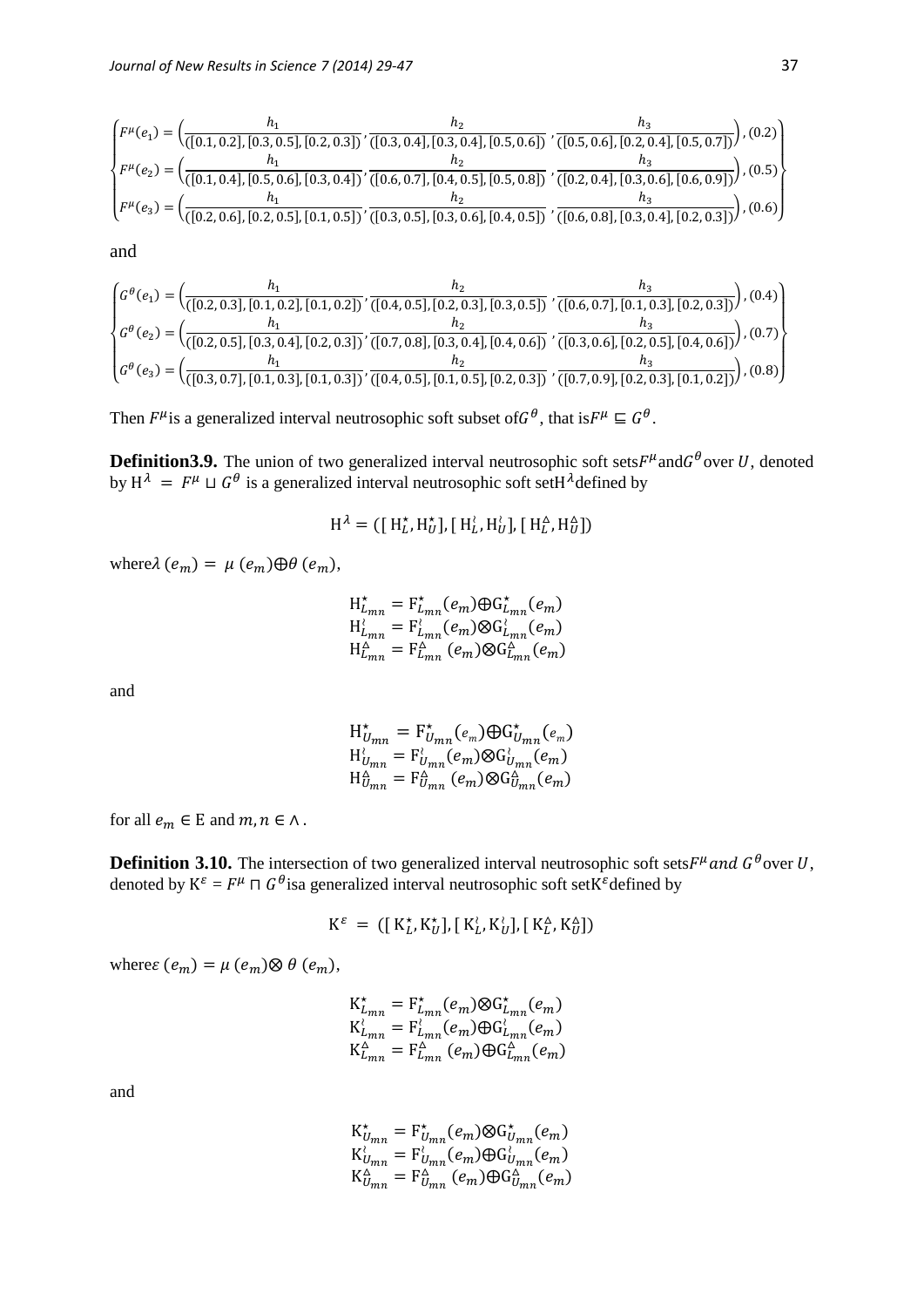for all  $e_m \in E$  and  $m, n \in \Lambda$ .

**Example 3.11.** Let us consider the generalized interval neutrosophic soft sets  $F^{\mu}$  and  $G^{\theta}$  defined in Example 3.2. Suppose that the t-conorm is defined by  $\bigoplus (a, b) = \max\{a, b\}$  and the  $t$  - norm by  $\otimes$   $(a, b)$  = min{ $a, b$ } for  $a, b \in [0, 1]$ . Then  $H^{\lambda} = F^{\mu} \sqcup G^{\theta}$  is defined as follows:

$$
\begin{cases}\nH(e_1) = \left(\frac{h_1}{([0.2, 0.3], [0.1, 0.2], [0.1, 0.2])}, \frac{h_2}{([0.4, 0.5], [0.2, 0.3], [0.3, 0.5])}, \frac{h_3}{([0.6, 0.7], [0.1, 0.3], [0.2, 0.3])}\right), (0.4) \\
H(e_2) = \left(\frac{h_1}{([0.2, 0.5], [0.3, 0.4], [0.2, 0.3])}, \frac{h_2}{([0.7, 0.8], [0.3, 0.4], [0.4, 0.6])}, \frac{h_3}{([0.3, 0.6], [0.2, 0.5], [0.4, 0.6])}\right), (0.7) \\
H(e_3) = \left(\frac{h_1}{([0.3, 0.6], [0.1, 0.3], [0.1, 0.3])}, \frac{h_2}{([0.4, 0.5], [0.1, 0.5], [0.2, 0.3])}, \frac{h_3}{([0.7, 0.9], [0.2, 0.3], [0.1, 0.2])}\right), (0.8)\n\end{cases}
$$

**Example 3.12.** Let us consider the generalized interval neutrosophic soft sets  $F^{\mu}$  and  $G^{\theta}$  defined in Example 3.2. Suppose that the  $t$  -conorm is defined by $\bigoplus$  (a, b) = max{a, b}and the  $t$  -norm by  $\mathcal{D}(a, b) = \min\{a, b\}$  for a,  $b \in [0, 1]$ . Then  $K^{\varepsilon} = F^{\mu} \cap G^{\theta}$  is defined as follows:

$$
\begin{cases}\nK(e_1) = \left(\frac{h_1}{([0.1, 0.2], [0.3, 0.5], [0.2, 0.3])}, \frac{h_2}{([0.3, 0.4], [0.3, 0.4], [0.5, 0.6])}, \frac{h_3}{([0.5, 0.6], [0.2, 0.4], [0.5, 0.7])}\right), (0.2) \\
K(e_2) = \left(\frac{h_1}{([0.1, 0.4], [0.5, 0.6], [0.3, 0.4])}, \frac{h_2}{([0.6, 0.7], [0.4, 0.5], [0.5, 0.8])}, \frac{h_3}{([0.2, 0.4], [0.3, 0.6], [0.6, 0.9])}\right), (0.5) \\
K(e_3) = \left(\frac{h_1}{([0.2, 0.5], [0.2, 0.5], [0.1, 0.5])}, \frac{h_2}{([0.3, 0.5], [0.3, 0.6], [0.4, 0.5])}, \frac{h_3}{([0.6, 0.8], [0.3, 0.4], [0.2, 0.3])}\right), (0.6)\n\end{cases}
$$

**Proposition 3.13.** Let  $F^{\mu}$ ,  $G^{\theta}$  and  $H^{\lambda}$  be three generalized interval neutrosophic soft sets over U. Then

- (1)  $\mu \perp G^{\theta} = G^{\theta} \perp F^{\mu},$
- $(2)$  $\mu \,\sqcap\, G\,{}^\theta\!= G\,{}^\theta \,\sqcap F^\mu,$
- $(3)$  $\mu \sqcup G^{\theta}$  )  $\sqcup H^{\lambda} = F^{\mu} \sqcup (G^{\theta} \sqcup H^{\lambda}),$
- $(4)$  $^{\mu}$  Π  $G^{\theta}$  ) Π  $H^{\lambda}$ = $F^{\mu}$  Π  $(G^{\theta}$  Π  $H^{\lambda})$ .

**Proof.** The proofs are trivial.

**Proposition 3.14.** Let  $F^{\mu}$ ,  $G^{\theta}$  and  $H^{\lambda}$  be three generalized interval neutrosophic soft sets over U. If we consider the  $t$  –conorm defined by  $\bigoplus (a, b) = max\{a, b\}$  and the  $t$  –norm defined by $\otimes (a, b)$  =  $min{a, b}$  for  $a, b \in [0, 1]$ , then the following relations holds:

- (1)  $\lambda \sqcap (F^\mu \sqcup\ G^\theta \>) = (H^\lambda \sqcap F^\mu) \sqcup (\ H^\lambda \sqcap G^\theta),$
- (2)  $\lambda \sqcup (F^{\mu} \sqcap \ G^{\theta}) = (H^{\lambda} \sqcup F^{\mu}) \sqcap (H^{\lambda} \sqcup G^{\theta}).$

**Remark 3.15.** The relations in above proposition does not hold in general.

**Definition 3.16.** The complement of a generalized interval neutrosophic soft sets  $F^{\mu}$  over U, denoted by  $F^{\mu(c)}$  is defined by  $F^{\mu(c)} = (\begin{bmatrix} F_L^{\star(c)}, F_U^{\star(c)} \end{bmatrix}, \begin{bmatrix} F_L^{\lambda(c)}, F_U^{\lambda(c)} \end{bmatrix}, \begin{bmatrix} F_L^{\Delta(c)}, F_U^{\Delta(c)} \end{bmatrix})$  where

$$
\mu^{(c)}(e_m) = 1 - \mu(e_m)
$$

and

$$
F_{L_{mn}}^{\star (c)} = F_{L_{mn}}^{\Delta}; \ F_{L_{mn}}^{\lambda (c)} = 1 - F_{U_{mn}}^{\lambda}; \ F_{L_{mn}}^{\Delta (c)} = F_{L_{mn}}^{\star}
$$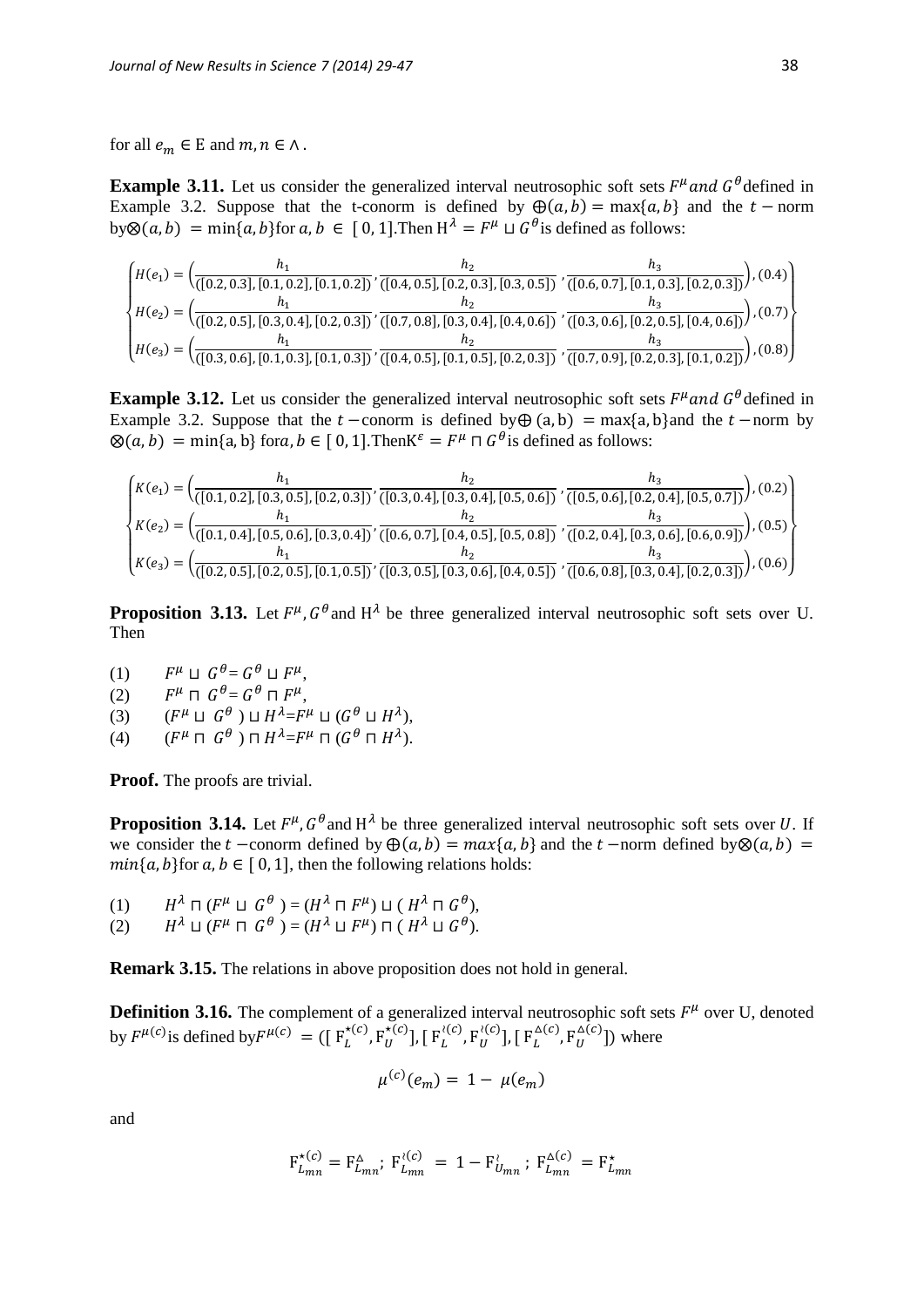$$
F_{U_{mn}}^{\star(c)} = F_{U_{mn}}^{\Delta}; F_{U_{mn}}^{\wr(c)} = 1 - F_{L_{mn}}^{\wr}; F_{U_{mn}}^{\Delta(c)} = F_{U_{mn}}^{\star}
$$

**Example 3.17.** Consider Example 3.2. Complement of the generalized interval neutrosophic soft set  $F^{\mu}$  denoted by  $F^{\mu}(c)$  is given as follows:

$$
\begin{cases}\nF^{\mu(c)}(e_1) = \left(\frac{h_1}{([0.2, 0.3], [0.5, 0.7], [0.2, 0.3])}, \frac{h_2}{([0.5, 0.6], [0.6, 0.7], [0.3, 0.4])}, \frac{h_3}{([0.5, 0.7], [0.6, 0.8], [0.5, 0.6])}\right), (0.8) \\
F^{\mu(c)}(e_2) = \left(\frac{h_1}{([0.3, 0.4], [0.4, 0.5], [0.1, 0.4])}, \frac{h_2}{([0.5, 0.8], [0.5, 0.6], [0.6, 0.7])}, \frac{h_3}{([0.6, 0.9], [0.4, 0.7], [0.2, 0.4])}\right), (0.5) \\
F^{\mu(c)}(e_3) = \left(\frac{h_1}{([0.1, 0.5], [80.5, 0.5], [0.2, 0.6])}, \frac{h_2}{([0.4, 0.5], [0.4, 0.7], [0.3, 0.5])}, \frac{h_3}{([0.2, 0.3], [0.6, 0.7], [0.6, 0.8])}\right), (0.4)\n\end{cases}
$$

**Proposition 3.18.** Let  $F^{\mu}$  and  $G^{\theta}$  be two generalized interval neutrosophic soft sets over U. Then,

- (1) <sup>µ</sup> is a generalized interval neutrosophic soft subset of  $F^{\mu} \sqcup F^{\mu(c)}$
- (2) µ  $\Box$   $F^{\mu(c)}$  is a generalized interval neutrosophic soft subset of  $F^{\mu}$ .

**Proof:** It is clear.

**Definition 3.19.** "And" operation on two generalized interval neutrosophic soft sets  $F^{\mu}$ and $G^{\theta}$  over U, denoted by  $H^{\lambda} = F^{\mu} \wedge G^{\theta}$  is the mapping  $H^{\lambda}: C \to IN(U) \times I$  defined by

$$
\mathrm{H}^{\lambda} = ([\mathrm{H}^{\star}_{L}, \mathrm{H}^{\star}_{U}], [\mathrm{H}^{\lambda}_{L}, \mathrm{H}^{\lambda}_{U}], [\mathrm{H}^{\Delta}_{L}, \mathrm{H}^{\Delta}_{U}])
$$

where  $\lambda$  ( $e_m$ ) = min( $\mu$  ( $e_k$ ),  $\theta$  ( $e_h$ ) and

 $H_L^*(e_m) = \min\{F_L^*(e_{kn}), G_L^*(e_{hn})\}$  $H_L^{\lambda}(e_m) = \max\{F_L^{\lambda}(e_{kn}), G_L^{\lambda}(e_{hn})\}$  $H_L^{\Delta}(e_m) = \max \{ F_L^{\Delta}(e_{kn}), G_L^{\Delta}(e_{hn}) \}$ 

and

$$
H_U^*(e_m) = \min\{F_U^*(e_{kn}), G_U^*(e_{hn})\}
$$
  
\n
$$
H_U^*(e_m) = \max\{F_U^*(e_{kn}), G_U^*(e_{hn})\}
$$
  
\n
$$
H_U^*(e_m) = \max\{F_U^*(e_{kn}), G_U^*(e_{hn})\}
$$

for all  $e_m = (e_k, e_h) \in C \subseteq E \times E$  and  $m, n, k, h \in \Lambda$ .

**Definition 3.20.** "OR" operation on two generalized interval neutrosophic soft sets  $F^{\mu}$ and $G^{\theta}$  over U, denoted by  $K^{\lambda} = F^{\mu} \vee G^{\theta}$  is the mapping  $K^{\varepsilon}: C \to IN(U) \times$  Idefined by  $\mathbf{K}^{\varepsilon} = \left( [\mathbf{K}^{\star}_L, \mathbf{K}^{\star}_U], [\mathbf{k}^{\lambda}_L, \mathbf{K}^{\lambda}_U], [\mathbf{K}^{\Delta}_L, \mathbf{K}^{\Delta}_U] \right)$ 

where  $\varepsilon$  ( $e_m$ )= max(  $\mu$  ( $e_k$ ),  $\theta$  ( $e_h$ ) and

$$
K_L^*(e_m) = \max\{F_L^*(e_{kn}), G_L^*(e_{hn})\}
$$
  
\n
$$
K_L^((e_m) = \min\{F_L^*(e_{kn}), G_L^((e_{hn})\}
$$
  
\n
$$
K_L^{\Delta}(e_m) = \min\{F_L^{\Delta}(e_{kn}), G_L^{\Delta}(e_{hn})\}
$$

and

 $K_U^*(e_m) = \max\{F_U^*(e_{kn}), G_U^*(e_{hn})\}$  ${\rm K}_U^{\lambda}(e_m) = \min\{ {\rm F}_U^{\lambda}(e_{kn}),{\rm G}_U^{\lambda}(e_{hn})\}$  $\mathcal{K}_U^{\Delta}(e_m) = \min\{\mathcal{F}_U^{\Delta}(e_{kn}), \mathcal{G}_U^{\Delta}(e_{hn})\}$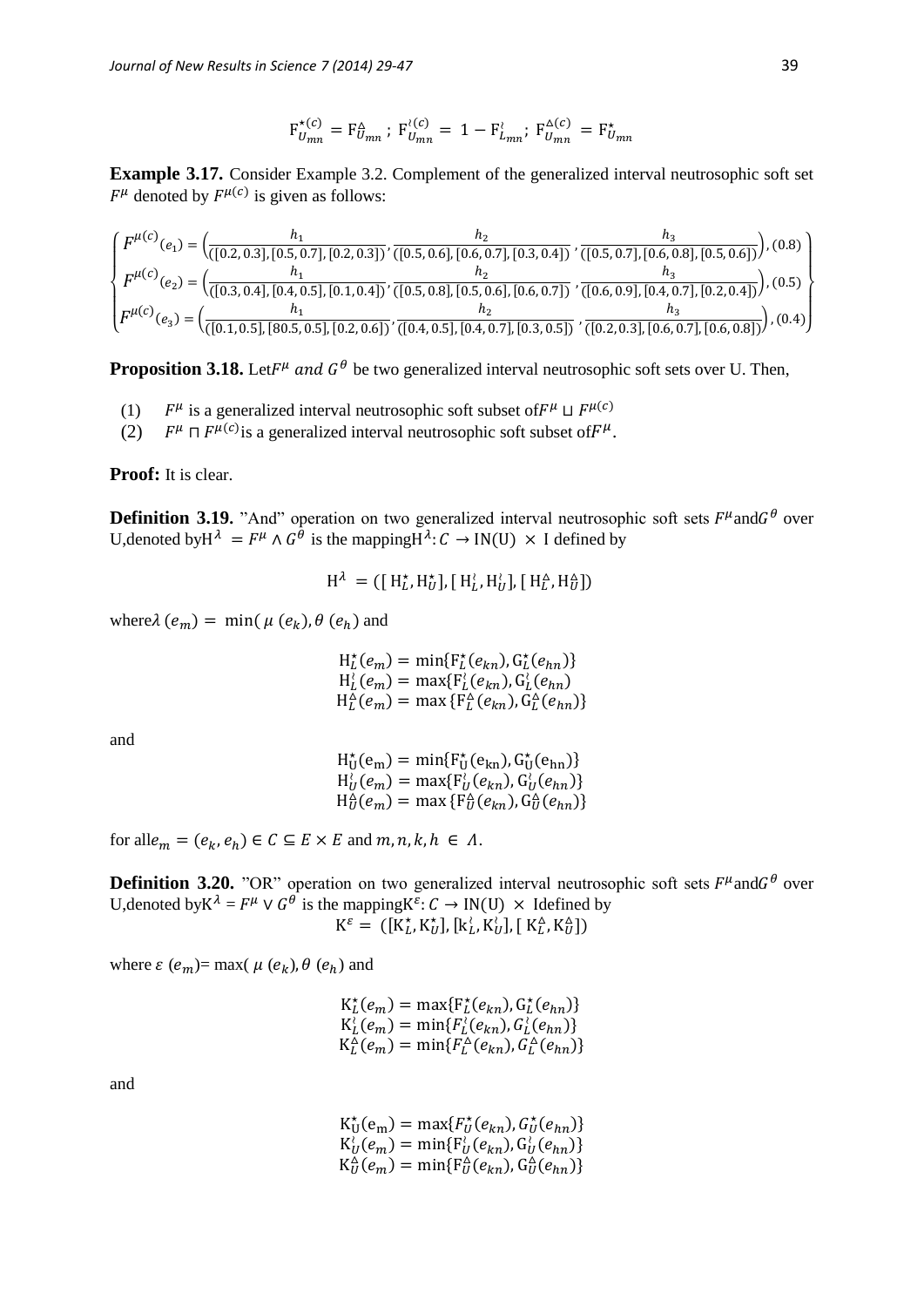for all  $e_m = (e_k, e_h) \in C \subseteq E \times E$  and  $m, n, k, h \in \Lambda$ .

**Definition 3.21**. Let  $F^{\mu}$  and  $G^{\theta}$  be two generalized interval neutrosophic soft sets over Uand C ⊆ E × E , a function R: C →IN(U) ×Idefined by R=  $F^{\mu} \wedge G^{\theta}$  and  $R(e_m, e_h) = F^{\mu}(e_m) \wedge G^{\theta}(e_h)$  is said to be a interval neutrosophic relation from  $F^{\mu}$  to  $G^{\theta}$  for all  $(e_m, e_h) \in C$ .

# **4. Application of Generalized Interval Neutrosophic Soft Set**

Now, we illustrate an application of generalized interval neutrosophic soft set in decision making problem.

**Example 4.1.** Supposethat the universe consists of three machines, that is  $U = \{x_1, x_2, x_3\}$  and consider the set of parameters  $E = \{e_1, e_2, e_3\}$  which describe their performances according to certain specific task. Assumethat a firm wants to buy one such machine depending on any two of the parameters only. Let there be two observations  $F^{\mu}$  and  $G^{\theta}$  by two experts A and B respectively, defined as follows:

$$
\begin{cases}\nF^{\mu}(e_1) = \left(\frac{h_1}{([0.2, 0.3], [0.2, 0.3], [0.2, 0.3])}, \frac{h_2}{([0.3, 0.6], [0.3, 0.5], [0.2, 0.4])}, \frac{h_3}{([0.4, 0.5], [0.2, 0.5], [0.2, 0.6])}\right), (0.2) \\
F^{\mu}(e_2) = \left(\frac{h_1}{([0.2, 0.5], [0.2, 0.5], [0.2, 0.5])}, \frac{h_2}{([0.3, 0.5], [0.4, 0.8], [0.8, 0.9])}, \frac{h_3}{([0.4, 0.7], [0.3, 0.8], [0.3, 0.4])}\right), (0.5) \\
F^{\mu}(e_3) = \left(\frac{h_1}{([0.3, 0.4], [0.3, 0.4], [0.7, 0.9])}, \frac{h_2}{([0.1, 0.3], [0.2, 0.5], [0.3, 0.7])}, \frac{h_3}{([0.1, 0.4], [0.2, 0.3], [0.5, 0.7])}\right), (0.6)\right)\n\begin{cases}\nG^{\theta}(e_1) = \left(\frac{h_1}{([0.2, 0.3], [0.3, 0.5], [0.2, 0.3])}, \frac{h_2}{([0.3, 0.4], [0.5, 0.6])}, \frac{h_3}{([0.5, 0.6], [0.2, 0.4], [0.5, 0.7])}\right), (0.3) \\
G^{\theta}(e_2) = \left(\frac{h_1}{([0.1, 0.4], [0.5, 0.6], [0.3, 0.4])}, \frac{h_2}{([0.6, 0.7], [0.4, 0.5], [0.5, 0.8])}, \frac{h_3}{([0.2, 0.4], [0.3, 0.6], [0.6, 0.9])}\right), (0.6) \\
G^{\theta}(e_3) = \left(\frac{h_1}{([0.2, 0.6], [0.2, 0.5], [0.1, 0.5])}, \frac{h_2}{([0.3, 0.5], [0.4, 0.5], [0.5, 0.8
$$

To find the "AND" between the two GINSSs, we have  $F^{\mu}$  and  $G^{\theta}, R = F^{\mu} \wedge G^{\theta}$  where

$$
(F^{\mu})^* = \begin{pmatrix} e_1 & ([0.2, 0.3], [0.3, 0.6], [0.4, 0.5]) & (0.2) \\ e_2 & ([0.2, 0.5], [0.3, 0.5], [0.4, 0.7]) & (0.5) \\ e_3 & ([0.3, 0.4], [0.1, 0.3], [0.1, 0.4]) & (0.6) \end{pmatrix}
$$
  
\n
$$
(F^{\mu})^2 = \begin{pmatrix} e_1 & ([0.2, 0.3], [0.3, 0.5], [0.2, 0.5]) & (0.2) \\ e_2 & ([0.2, 0.5], [0.4, 0.8], [0.3, 0.8]) & (0.5) \\ e_3 & ([0.3, 0.4], [0.2, 0.5], [0.2, 0.3]) & (0.6) \end{pmatrix}
$$
  
\n
$$
(F^{\mu})^{\Delta} = \begin{pmatrix} e_1 & ([0.2, 0.3], [0.2, 0.4], [0.2, 0.6]) & (0.2) \\ e_2 & ([0.2, 0.5], [0.8, 0.9], [0.3, 0.4]) & (0.5) \\ e_3 & ([0.7, 0.9], [0.3, 0.7], [0.5, 0.7]) & (0.6) \end{pmatrix}
$$
  
\n
$$
(G^{\theta})^* = \begin{pmatrix} e_1 & ([0.2, 0.3], [0.3, 0.4], [0.5, 0.6]) & (0.3) \\ e_2 & ([0.1, 0.4], [0.6, 0.7], [0.2, 0.4]) & (0.6) \\ e_3 & ([0.2, 0.6], [0.3, 0.5], [0.3, 0.4]) & (0.4) \end{pmatrix}
$$
  
\n
$$
(G^{\theta})^2 = \begin{pmatrix} e_1 & ([0.3, 0.5], [0.3, 0.4], [0.2, 0.4]) & (0.3) \\ e_2 & ([0.5, 0.6], [0.4, 0.5], [0.3, 0.6]) & (0.4) \end{pmatrix}
$$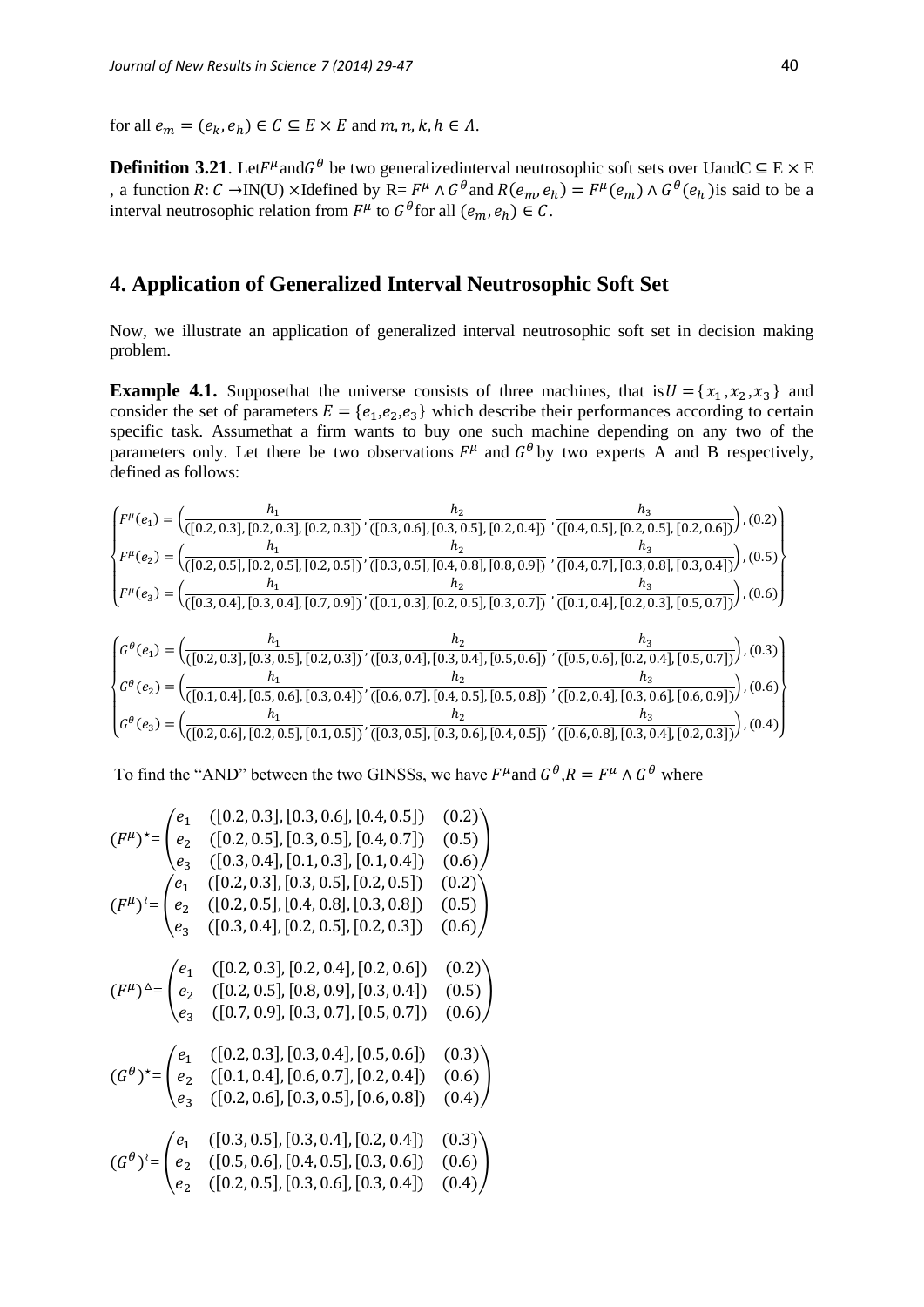$$
(G^{\theta})^{\Delta} = \begin{pmatrix} e_1 & ([0.2, 0.3], [0.5, 0.6], [0.5, 0.7]) & (0.3) \\ e_2 & ([0.3, 0.4], [0.5, 0.8], [0.6, 0.9]) & (0.6) \\ e_3 & ([0.1, 0.5], [0.4, 0.5], [0.2, 0.3]) & (0.4) \end{pmatrix}
$$

We present the table of three basic component of  $R$ , which are interval truth –membership, Interval indeterminacy membership and interval falsity-membership part.To choose the best candidate, we firstly propose the induced interval neutrosophic membership functions by taking the arithmetic average of the end point of the range, and mark the highest numerical grade (underline) in each row of each table. But here, since the last column is the grade of such belongingness of a candidate for each pair of parameters, its not taken into account while making. Then we calculate the score of each component of  $R$  by taking the sum of products of these numerical grades with the corresponding values of  $\mu$ . Next, we calculate the final score by subtracting the score of falsity-membership part of  $R$ from the sum of scores of truth-membership part and of indeterminacy membership part of  $R$ . The machine with the highestscore is the desired machine by company.

For the interval truth membership function components we have:

$$
(F^{\mu})^* = \begin{pmatrix} e_1 & ([0.2, 0.3], [0.3, 0.6], [0.4, 0.5]) & (0.2) \\ e_2 & ([0.2, 0.5], [0.3, 0.5], [0.4, 0.7]) & (0.5) \\ e_3 & ([0.3, 0.4], [0.1, 0.3], [0.1, 0.4]) & (0.6) \end{pmatrix}
$$
  
\n
$$
(G^{\theta})^* = \begin{pmatrix} e_1 & ([0.2, 0.3], [0.3, 0.4], [0.5, 0.6]) & (0.3) \\ e_2 & ([0.1, 0.4], [0.6, 0.7], [0.2, 0.4]) & (0.6) \\ e_3 & ([0.2, 0.6], [0.3, 0.5], [0.6, 0.8]) & (0.4) \end{pmatrix}
$$
  
\n
$$
(R)^* =
$$
  
\n
$$
(R)^*(e_1, e_1) = \left\{ \left( \frac{x_1}{[0.2, 0.3]}, \frac{x_2}{[0.3, 0.4]}, \frac{x_3}{[0.4, 0.5]} \right), 0.2 \right\}
$$
  
\n
$$
(R)^*(e_1, e_2) = \left\{ \left( \frac{x_1}{[0.1, 0.3]}, \frac{x_2}{[0.3, 0.6]}, \frac{x_3}{[0.2, 0.5]} \right), 0.2 \right\}
$$
  
\n
$$
(R)^*(e_2, e_1) = \left\{ \left( \frac{x_1}{[0.2, 0.3]}, \frac{x_2}{[0.3, 0.5]}, \frac{x_3}{[0.2, 0.4]} \right), 0.3 \right\}
$$
  
\n
$$
(R)^*(e_2, e_1) = \left\{ \left( \frac{x_1}{[0.2, 0.3]}, \frac{x_2}{[0.3, 0.4]}, \frac{x_3}{[0.4, 0.6]} \right), 0.3 \right\}
$$
  
\n
$$
(R)^*(e_2, e_2) = \left\{ \left( \frac{x_1}{[0.2, 0.3]}, \frac{x_2}{[0.3, 0.5]}, \frac{x_3}{[0.4, 0.7]} \right), 0.4 \right\}
$$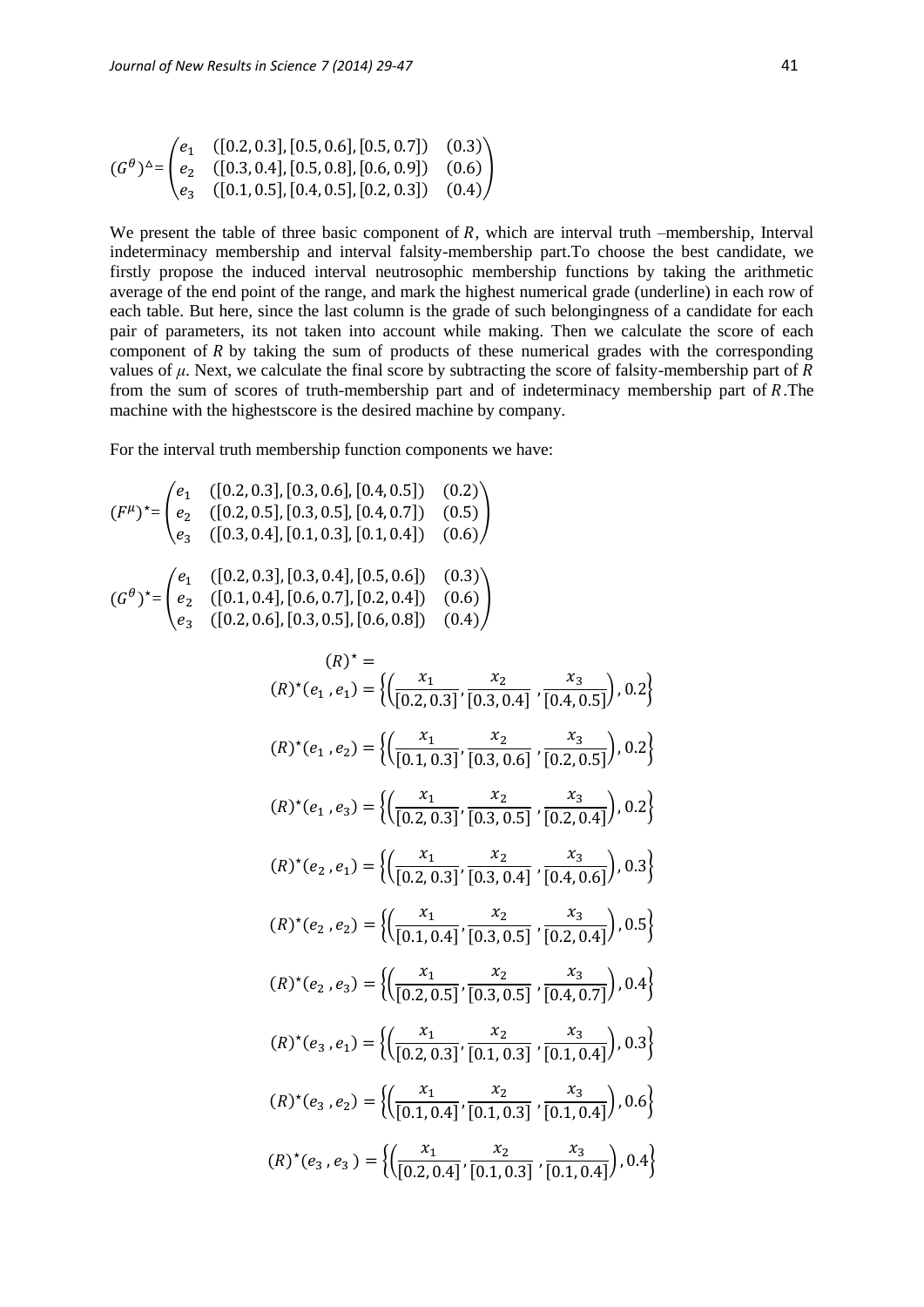|              | $x_1$      | $x_2$      | $x_3$      | μ   |
|--------------|------------|------------|------------|-----|
| $(e_1, e_1)$ | [0.2, 0.3] | [0.3, 0.4] | [0.4, 0.5] | 0.2 |
| $(e_1, e_2)$ | [0.1, 0.3] | [0.3, 0.6] | [0.2, 0.5] | 0.2 |
| $(e_1, e_3)$ | [0.2, 0.3] | [0.3, 0.5] | [0.2, 0.4] | 0.2 |
| $(e_2, e_1)$ | [0.2, 0.3] | [0.3, 0.4] | [0.4, 0.6] | 0.3 |
| $(e_2, e_2)$ | [0.1, 0.4] | [0.3, 0.5] | [0.2, 0.4] | 0.5 |
| $(e_2, e_3)$ | [0.2, 0.5] | [0.3, 0.5] | [0.4, 0.7] | 0.4 |
| $(e_3, e_1)$ | [0.2, 0.3] | [0.1, 0.3] | [0.1, 0.4] | 0.3 |
| $(e_3, e_1)$ | [0.1, 0.4] | [0.1, 0.3] | [0.1, 0.4] | 0.6 |
| $(e_3, e_2)$ | [0.2, 0.4] | [0.1, 0.3] | [0.1, 0.4] | 0.4 |

**Table 1:** Interval truth membership function.

|                                 | $x_1$ | $x_{2}$ | $x_3$ | $\mu$ |
|---------------------------------|-------|---------|-------|-------|
| $(e_1, e_1)$                    | 0.25  | 0.35    | 0.45  | 0.2   |
| $(e_1, e_2)$                    | 0.2   | 0.45    | 0.35  | 0.2   |
| $(e_1, e_3)$                    | 0.25  | 0.4     | 0.3   | 0.2   |
| $\frac{(e_2, e_1)}{(e_2, e_2)}$ | 0.25  | 0.35    | 0.5   | 0.3   |
|                                 | 0.25  | 0.4     | 0.3   | 0.5   |
|                                 | 0.35  | 0.4     | 0.55  | 0.4   |
| $\frac{(e_2, e_3)}{(e_3, e_1)}$ | 0.25  | 0.2     | 0.25  | 0.3   |
| $(e_3, e_1)$                    | 0.25  | 0.2     | 0.25  | 0.6   |
| $(e_3, e_2)$                    | 0.3   | 0.2     | 0.25  | 0.4   |

**Table 2:** Induced interval truth membership function.

The value of representation interval truth membership function  $[a, b]$  are obtained using mean value. Then, the scores of interval truth membership function of  $x_1, x_2$  and  $x_3$  are:

$$
S_{(R)^{*}}(x_1) = (0.25 \times 0.3) + (0.25 \times 0.6) + (0.3 \times 0.4) = 0.325
$$
  
\n
$$
S_{(R)^{*}}(x_2) = (0.45 \times 0.2) + (0.4 \times 0.2) + (0.4 \times 0.5) = 0.37
$$
  
\n
$$
S_{(R)^{*}}(x_3) = (0.45 \times 0.2) + (0.5 \times 0.3) + (0.55 \times 0.4) + (0.25 \times 0.3) + (0.25 \times 0.6)
$$
  
\n= **0.685**.

For the interval indeterminacy membership function components we have:

$$
(F^{\mu})' = \begin{pmatrix} ([0.2, 0.3], [0.3, 0.5], [0.2, 0.5]) & (0.2) \\ ([0.2, 0.5], [0.4, 0.8], [0.3, 0.8]) & (0.5) \\ ([0.3, 0.4], [0.2, 0.5], [0.2, 0.3]) & (0.6) \end{pmatrix}
$$
  

$$
(G^{\theta})' = \begin{pmatrix} ([0.3, 0.5], [0.3, 0.4], [0.2, 0.4]) & (0.3) \\ ([0.5, 0.6], [0.4, 0.5], [0.3, 0.6]) & (0.6) \\ ([0.2, 0.5], [0.3, 0.6], [0.3, 0.4]) & (0.4) \end{pmatrix}
$$
  

$$
(R)^{\lambda} = (R)^{\lambda} (e_1, e_1) = \left\{ \left( \frac{x_1}{[0.3, 0.5]}, \frac{x_2}{[0.3, 0.5]}, \frac{x_3}{[0.2, 0.5]} \right), 0.3 \right\}
$$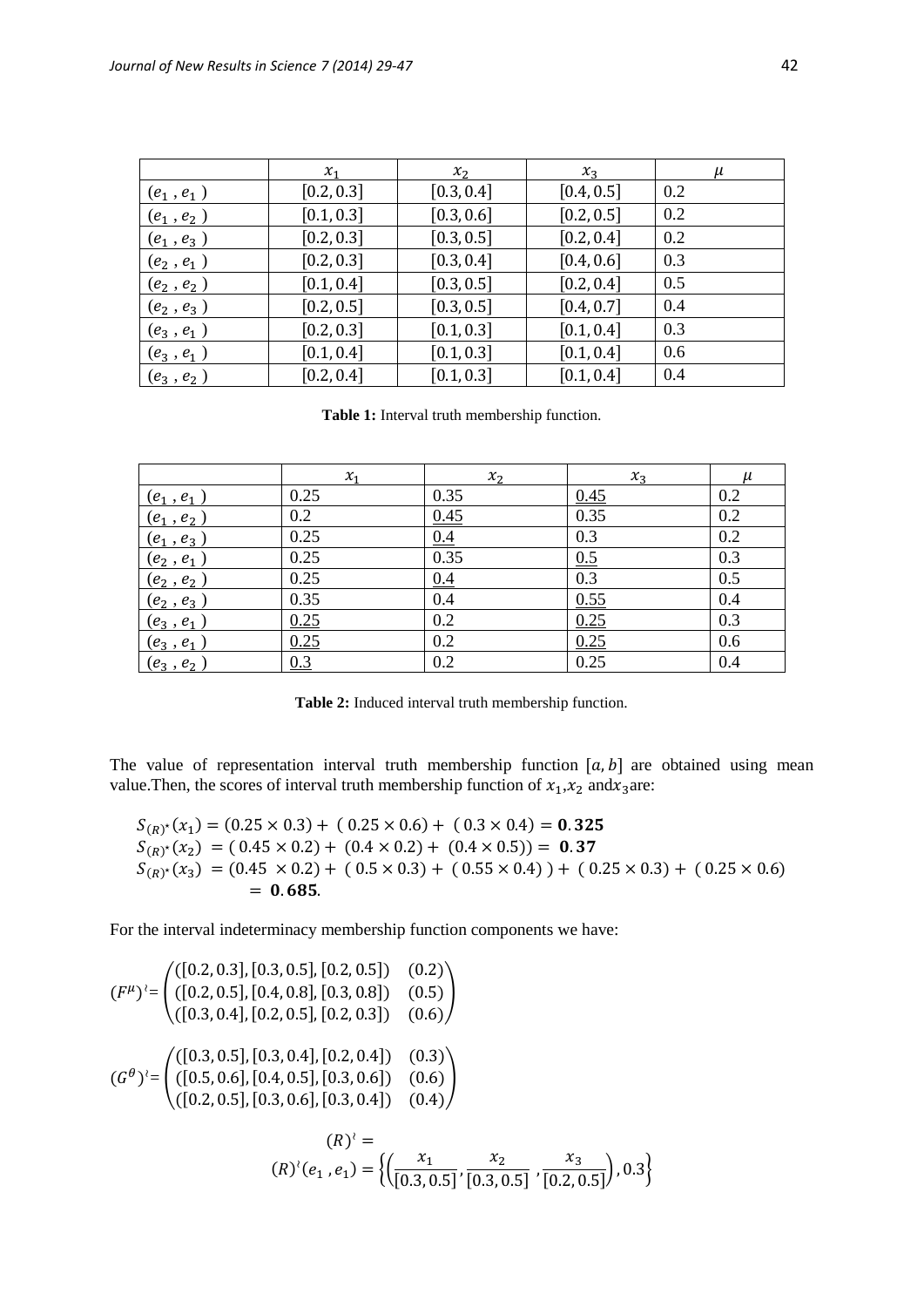$$
(R)^{i}(e_{1},e_{2}) = \left\{ \left( \frac{x_{1}}{[0.5,0.6]}, \frac{x_{2}}{[0.4,0.5]}, \frac{x_{3}}{[0.3,0.6]} \right), 0.6 \right\}
$$
\n
$$
(R)^{i}(e_{1},e_{3}) = \left\{ \left( \frac{x_{1}}{[0.2,0.5]}, \frac{x_{2}}{[0.3,0.6]}, \frac{x_{3}}{[0.3,0.5]} \right), 0.4 \right\}
$$
\n
$$
(R)^{i}(e_{2},e_{1}) = \left\{ \left( \frac{x_{1}}{[0.3,0.5]}, \frac{x_{2}}{[0.4,0.8]}, \frac{x_{3}}{[0.3,0.8]} \right), 0.5 \right\}
$$
\n
$$
(R)^{i}(e_{2},e_{2}) = \left\{ \left( \frac{x_{1}}{[0.5,0.6]}, \frac{x_{2}}{[0.4,0.8]}, \frac{x_{3}}{[0.3,0.8]} \right), 0.6 \right\}
$$
\n
$$
(R)^{i}(e_{2},e_{3}) = \left\{ \left( \frac{x_{1}}{[0.2,0.5]}, \frac{x_{2}}{[0.4,0.8]}, \frac{x_{3}}{[0.3,0.8]} \right), 0.5 \right\}
$$
\n
$$
(R)^{i}(e_{3},e_{1}) = \left\{ \left( \frac{x_{1}}{[0.2,0.5]}, \frac{x_{2}}{[0.4,0.8]}, \frac{x_{3}}{[0.2,0.4]} \right), 0.6 \right\}
$$
\n
$$
(R)^{i}(e_{3},e_{2}) = \left\{ \left( \frac{x_{1}}{[0.5,0.6]}, \frac{x_{2}}{[0.4,0.5]}, \frac{x_{3}}{[0.2,0.4]} \right), 0.6 \right\}
$$
\n
$$
(R)^{i}(e_{3},e_{2}) = \left\{ \left( \frac{x_{1}}{[0.5,0.6]}, \frac{x_{2}}{[0.4,0.5]}, \frac{x_{3}}{[0.3,0.6]} \right), 0.6 \right\}
$$
\n
$$
(R)^{i}(e_{3},e_{3}) = \left\{ \left( \frac{x_{1}}{[0.5,0.6]}, \frac{x_{2}}{[0.
$$

|              | $x_1$      | $x_{2}$    | $x_3$      | $\mu$ |
|--------------|------------|------------|------------|-------|
| $(e_1, e_1)$ | [0.3, 0.5] | [0.3, 0.5] | [0.2, 0.5] | 0.3   |
| $(e_1, e_2)$ | [0.5, 0.6] | [0.4, 0.5] | [0.3, 0.6] | 0.6   |
| $(e_1, e_3)$ | [0.2, 0.5] | [0.3, 0.6] | [0.3, 0.5] | 0.4   |
| $(e_2, e_1)$ | [0.3, 0.5] | [0.4, 0.8] | [0.3, 0.8] | 0.5   |
| $(e_2, e_2)$ | [0.5, 0.6] | [0.4, 0.8] | [0.3, 0.8] | 0.6   |
| $(e_2, e_3)$ | [0.2, 0.5] | [0.4, 0.8] | [0.3, 0.8] | 0.5   |
| $(e_3, e_1)$ | [0.3, 05]  | [0.3, 0.5] | [0.2, 0.4] | 0.6   |
| $(e_3, e_1)$ | [0.5, 0.6] | [0.4, 0.5] | [0.3, 0.6] | 0.6   |
| $(e_3, e_2)$ | [0.3, 0.5] | [0.3, 0.6] | [0.3, 0.4] | 0.6   |

**Table 3:** Interval indeterminacy membership function

|                                                                    | $x_1$ | $x_2$ | $x_3$ | и   |
|--------------------------------------------------------------------|-------|-------|-------|-----|
| $(e_1, e_1)$                                                       | 0.4   | 0.4   | 0.35  | 0.3 |
| $(e_1, e_2)$                                                       | 0.55  | 0.45  | 0.45  | 0.6 |
|                                                                    | 0.35  | 0.45  | 0.4   | 0.4 |
| $\frac{(e_1, e_3)}{(e_2, e_1)}$                                    | 0.4   | 0.6   | 0.55  | 0.5 |
|                                                                    | 0.55  | 0.6   | 0.55  | 0.6 |
|                                                                    | 0.35  | 0.6   | 0.55  | 0.5 |
| $\frac{(e_2, e_2)}{(e_2, e_3)}$<br>$\frac{(e_3, e_1)}{(e_3, e_1)}$ | 0.4   | 0.4   | 0.3   | 0.6 |
| $(e_3, e_1)$                                                       | 0.55  | 0.45  | 0.45  | 0.6 |
| $(e_3, e_2)$                                                       | 0.4   | 0.45  | 0.35  | 0.6 |

**Table 4:** Induced interval indeterminacy membership function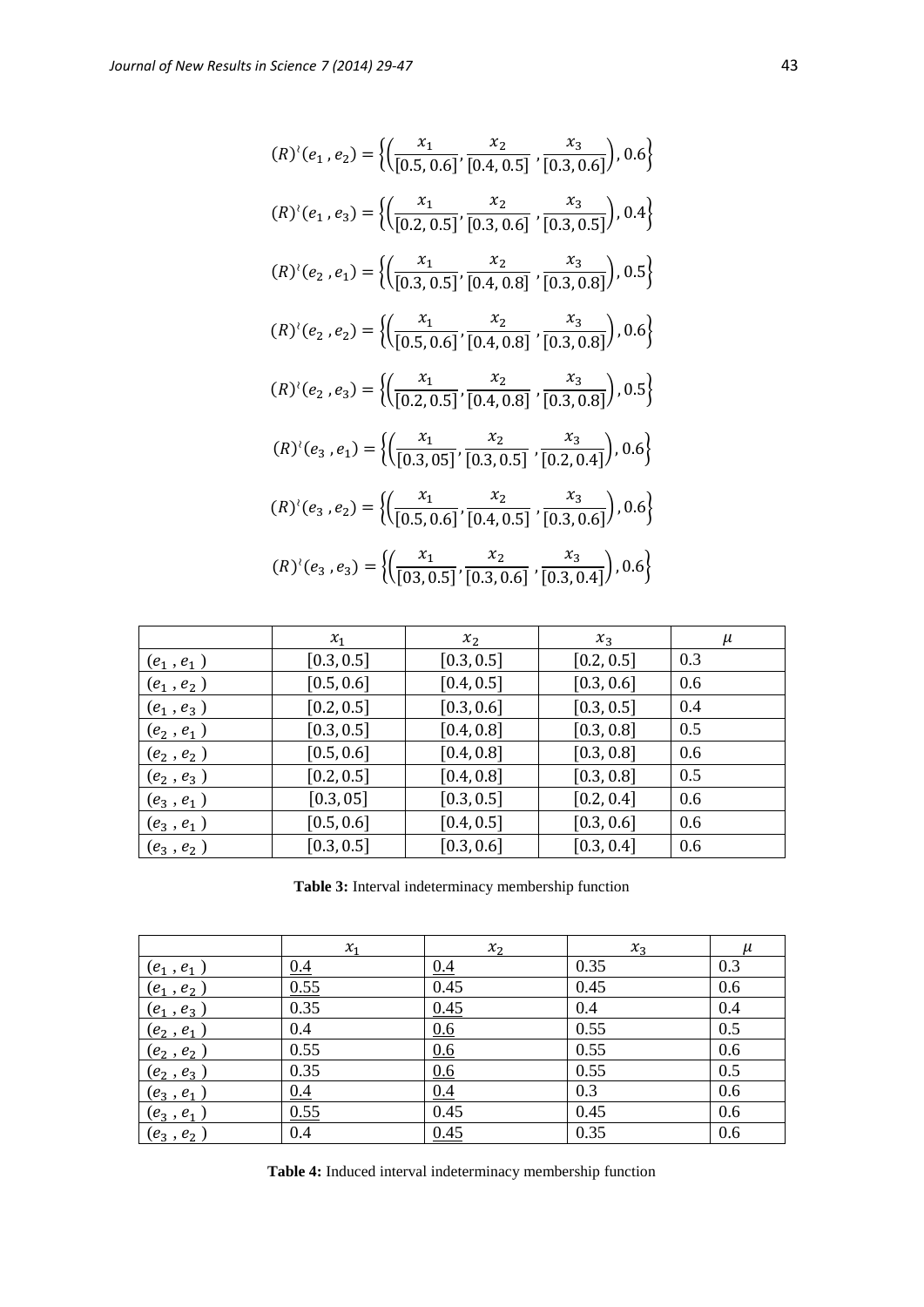The value of representation interval indeterminacy membership function $[a, b]$  are obtained using mean value. Then, the scores of interval indeterminacy membership function of  $x_1$ ,  $x_2$  and  $x_3$  are:

$$
S_{(R)^{i}}(x_1) = (0.4 \times 0.3) + (0.55 \times 0.6) + (0.4 \times 0.6) + (0.55 \times 0.6) = 1.02
$$
  

$$
S_{(R)^{i}}(x_2) = (0.4 \times 0.3) + (0.45 \times 0.4) + (0.6 \times 0.5) + (0.6 \times 0.6) + (0.6 \times 0.5) + (0.4 \times 0.60) + (0.45 \times 0.6) + = 1.77
$$

$$
S_{I(R)^i}(x_2)=\mathbf{0}.
$$

For the interval indeterminacy membership function components we have:

$$
(F^{\mu})^{\Delta} = \begin{pmatrix} ([0.2, 0.3], [0.2, 0.4], [0.2, 0.6]) & (0.2) \\ ([0.2, 0.5], [0.8, 0.9], [0.3, 0.4]) & (0.5) \\ ([0.7, 0.9], [0.3, 0.7], [0.5, 0.7]) & (0.6) \end{pmatrix}
$$

$$
(G^{\theta})^{\Delta} = \begin{pmatrix} ([0.2, 0.3], [0.5, 0.6], [0.5, 0.7]) & (0.3) \\ ([0.3, 0.4], [0.5, 0.8], [0.6, 0.9]) & (0.6) \\ ([0.1, 0.5], [0.4, 0.5], [0.2, 0.3]) & (0.4) \end{pmatrix}
$$

$$
(R)^{\Delta} = (R)^{\Delta} (e_1, e_1) = \left\{ \left( \frac{x_1}{[0.2, 0.3]}, \frac{x_2}{[0.5, 0.6]}, \frac{x_3}{[0.5, 0.7]} \right), 0.3 \right\}
$$
  
\n
$$
(R)^{\Delta} (e_1, e_2) = \left\{ \left( \frac{x_1}{[0.3, 0.4]}, \frac{x_2}{[0.5, 0.8]}, \frac{x_3}{[0.6, 0.9]} \right), 0.6 \right\}
$$
  
\n
$$
(R)^{\Delta} (e_1, e_3) = \left\{ \left( \frac{x_1}{[0.2, 0.5]}, \frac{x_2}{[0.4, 0.5]}, \frac{x_3}{[0.2, 0.6]} \right), 0.4 \right\}
$$
  
\n
$$
(R)^{\Delta} (e_2, e_1) = \left\{ \left( \frac{x_1}{[0.2, 0.5]}, \frac{x_2}{[0.8, 0.9]}, \frac{x_3}{[0.5, 0.7]} \right), 0.5 \right\}
$$
  
\n
$$
(R)^{\Delta} (e_2, e_2) = \left\{ \left( \frac{x_1}{[0.3, 0.5]}, \frac{x_2}{[0.8, 0.9]}, \frac{x_3}{[0.5, 0.7]} \right), 0.6 \right\}
$$
  
\n
$$
(R)^{\Delta} (e_2, e_3) = \left\{ \left( \frac{x_1}{[0.2, 0.5]}, \frac{x_2}{[0.8, 0.9]}, \frac{x_3}{[0.5, 0.7]} \right), 0.5 \right\}
$$
  
\n
$$
(R)^{\Delta} (e_3, e_1) = \left\{ \left( \frac{x_1}{[0.7, 0.9]}, \frac{x_2}{[0.5, 0.7]}, \frac{x_3}{[0.5, 0.7]} \right), 0.6 \right\}
$$
  
\n
$$
(R)^{\Delta} (e_3, e_2) = \left\{ \left( \frac{x_1}{[0.7, 0.9]}, \frac{x_2}{[0.5, 0.8]}, \frac{x_3}{[0.6, 0.9]} \right), 0.6 \right\}
$$
  
\n
$$
(R)^{\Delta} (e_3, e_3) = \
$$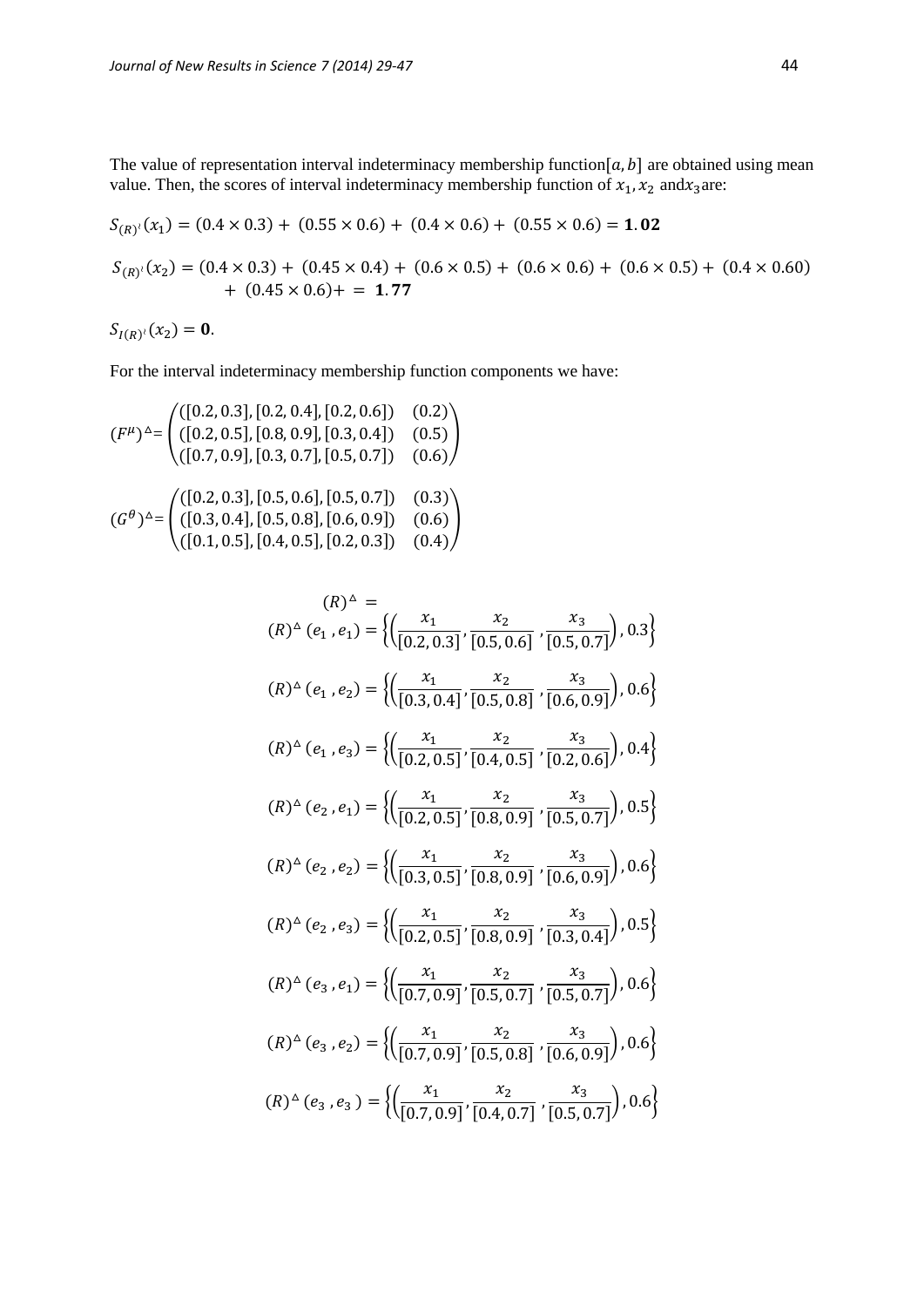|                                       | $\mathcal{X}_1$ | $\mathcal{X}_2$ | $x_3$      |     |
|---------------------------------------|-----------------|-----------------|------------|-----|
| $(e_1, e_1)$                          | [0.2, 0.3]      | [0.5, 0.6]      | [0.5, 0.7] | 0.3 |
| $(e_1^{\phantom '},e_2^{\phantom '})$ | [0.3, 0.4]      | [0.5, 0.8]      | [0.6, 0.9] | 0.6 |
| $(e_1, e_3)$                          | [0.2, 0.5]      | [0.4, 0.5]      | [0.2, 0.6] | 0.4 |
| $(e_2, e_1)$                          | [0.2, 0.5]      | [0.8, 0.9]      | [0.5, 0.7] | 0.5 |
| $\left( e_{2}\,,\,e_{2}\,\right)$     | [0.3, 0.5]      | [0.8, 0.9]      | [0.6, 0.9] | 0.6 |
| $(e_2, e_3)$                          | [0.2, 0.5]      | [0.8, 0.9]      | [0.3, 0.4] | 0.5 |
| $(e_3, e_1)$                          | [0.7, 0.9]      | [0.5, 0.7]      | [0.5, 0.7] | 0.6 |
| $(e_3, e_1)$                          | [0.7, 0.9]      | [0.5, 0.8]      | [0.6, 0.9] | 0.6 |
| $(e_3, e_2)$                          | [0.7, 0.9]      | [0.4, 0.7]      | [0.5, 0.7] | 0.6 |

**Table 5:** Interval falsity membership function.

|                              | $x_1$ | $x_2$ | $x_3$            | $\mu$ |
|------------------------------|-------|-------|------------------|-------|
| $(\pmb{e_1}$ , $\pmb{e_1}$ ) | 0.25  | 0.55  | 0.6              | 0.3   |
| $(e_1, e_2)$                 | 0.35  | 0.43  | 0.75             | 0.6   |
| $(e_1, e_3)$                 | 0.35  | 0.45  | $\overline{0.4}$ | 0.4   |
| $(e_2, e_1)$                 | 0.35  | 0.85  | 0.6              | 0.5   |
| $(e_2, e_2)$                 | 0.4   | 0.85  | 0.75             | 0.6   |
| $(e_2, e_3)$                 | 0.35  | 0.85  | 0.35             | 0.5   |
| $(e_3, e_1)$                 | 0.8   | 0.6   | 0.6              | 0.6   |
| $(e_3, e_1)$                 | 0.8   | 0.43  | 0.75             | 0.6   |
| $(e_3, e_2)$                 | 0.8   | 0.55  | 0.6              | 0.6   |

**Table 6:** Induced interval falsity membership function.

The value of representation interval falsity membership function  $[a, b]$  are obtained using mean value. Then, the scores of interval falsity membership function of  $x_1, x_2$  and  $x_3$  are:

$$
S_{(R)^{\Delta}}(x_1) = (0.8 \times 0.6) + (0.8 \times 0.6) + (0.8 \times 0.6) = 1.44
$$
  
\n
$$
S_{(R)^{\Delta}}(x_2) = (0.45 \times 0.4) + (0.85 \times 0.5) + (0.85 \times 0.6) + (0.85 \times 0.5) = 1.54
$$
  
\n
$$
S_{(R)^{\Delta}}(x_3) = (0.6 \times 0.3) + (0.75 \times 0.6) = 0.63.
$$

Thus, we conclude the problem by calculating final score, using the following formula:

$$
S(x_i) = S_{(R)^*}(x_i) + S_{(R)^i}(x_i) - S_{(R)^{\Delta}}(x_i)
$$

so,

$$
S(x_1) = 0.325 + 1.02 - 1.44 = -0.095
$$
  

$$
S(x_2) = 0.37 + 1.77 - 1.54 = 0.6
$$
  

$$
S(x_3) = 0.685 + 0 - 0.63 = 0.055.
$$

Then the optimal selection for Mr.X is the  $x_2$ .

Table 1, Table 3 and Table 5 present the truth–membership function, indeterminacy-membership function and falsity-membership function in generalized interval neutrosophic soft set respectively.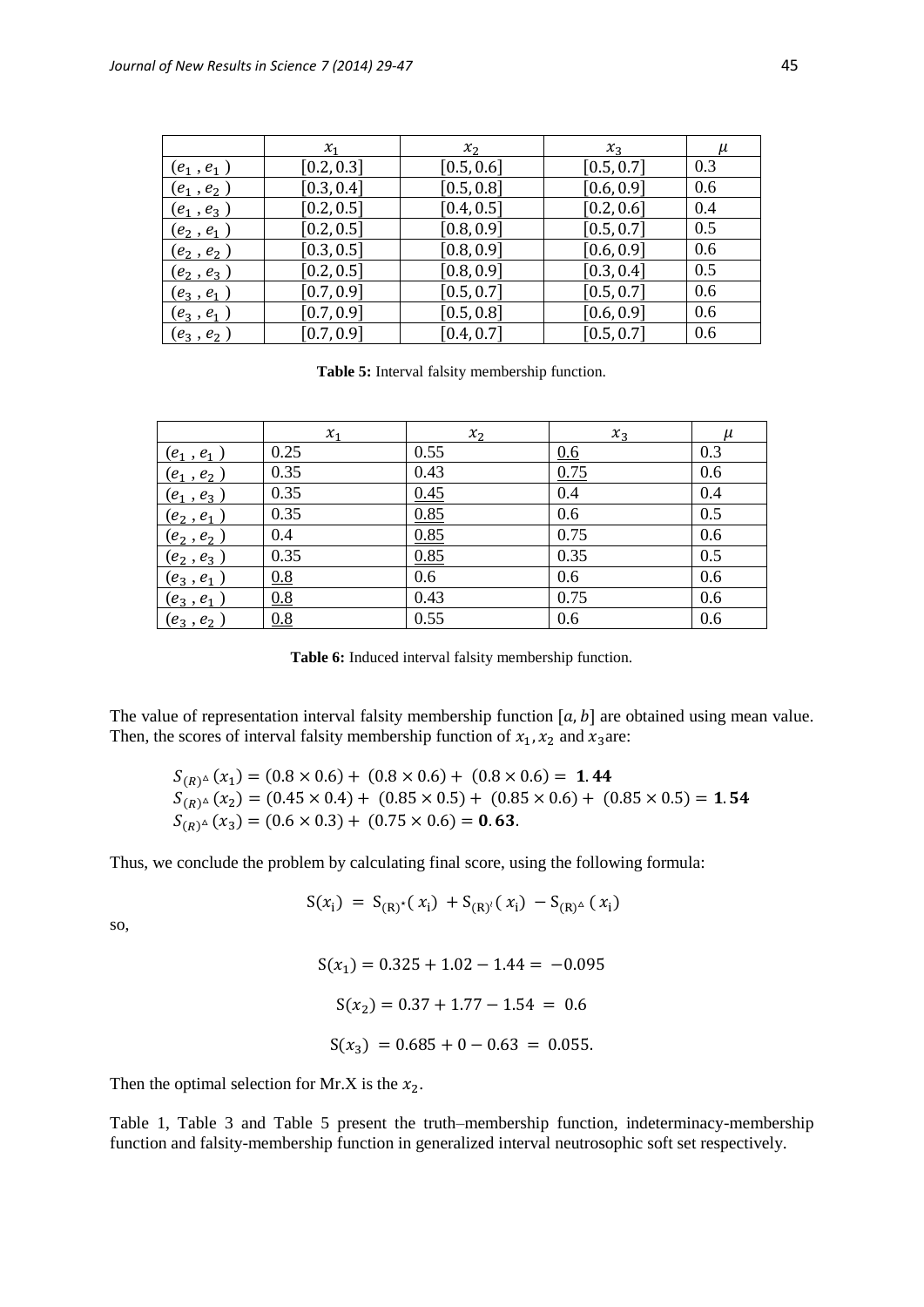## **5. Conclusions**

This paper can be viewed as a continuation of the study of Sahin and Küçük [23]. We extended the generalized neutrosophic soft set to the case of interval valued neutrosophic soft set and also gave the application of GINSS in dealing with some decision making problems. In future work, will study another type of generalized interval neutrosophic soft set where the degree of possibility are interval.

## **Acknowledgements**

The authors are very grateful to the anonymous referees for their insightful and constructive comments and suggestions, which have been very helpful in improving the paper.

# **References**

- [1] A. Kharal, A Neutrosophic Multicriteria Decision Making Method, New Mathematics and Natural Computation, Creighton University, USA, 2013.
- [2] A.Q. Ansaria, R. Biswas and S. Aggarwal, Neutrosophic classifier:An extension of fuzzy classifer, Applied Soft Computing 13 (2013) 563-573.
- [3] A. Q. Ansari, R. Biswas and S. Aggarwal, Proposal for Applicability of Neutrosophic Set Theory in Medical AI, International Journal of Computer Applications, 27/5 (2011) 5-11.
- [4] B. Schweirer, A. Sklar, Statistical metric space, Pacific Journal of Mathematics 10 (1960) 314-334.
- [5] D. A. Molodtsov, Soft Set Theory First Result, Computers and Mathematics with Applications, 37 (1999) 19-31.
- [6] D. Rabounski F. Smarandache L. Borissova Neutrosophic Methods in General Relativity, Hexis, (2005).
- [7] F. G. Lupiáñez, On neutrosophic topology, Kybernetes, 37/6 (2008) 797-800.
- [8] F. Smarandache, A Unifying Field in Logics. Neutrosophy: Neutrosophic Probability, Set and Logic. Rehoboth: American Research Press,(1998).
- [9] H. Wang, F. Smarandache, Y. Zhang, and R. Sunderraman, Interval Neutrosophic Sets and Logic: Theory and Applications in Computing, Hexis, Phoenix, AZ, (2005).
- [10] I.B. Turksen, Interval valued fuzzy sets based on normal forms. Fuzzy Sets and Systems, 20 (1968) 191–210.
- [11] I.Deli and S.Broumi, Neutrosophic multisets and its application in medical diagnosis, 2014,(submmited)
- [12] I. Deli, Interval-valued neutrosophic soft sets and its decision making http://arxiv.org/abs/1402.3130
- [13] K. Atanassov, Intuitionistic fuzzy sets.Fuzzy Sets and Systems, 20 (1986) 87–96.
- [14] K. Atanassov and G. Gargov, Interval valued intuitionistic fuzzy sets. Fuzzy Sets and Systems.International Journal of General Systems 393, 31 (1998) 343–349.
- [15] K.Alhazaymeh and N.Hassan,Generalized IntervalValued Vague Soft Set, Applied Mathematical Sciences, 7 (2013) 6983 6988 ,http://dx.doi.org/10.12988/ams.2013.310575.
- [16] L. A. Zadeh, Fuzzy sets. Information and Control, 8 (1965) 338-353.
- [17] M. Arora, R. Biswas and U.S. Pandy, Neutrosophic Relational Database Decomposition, International Journal of Advanced Computer Science and Applications, 2(8) (2011) 121- 125.
- [18] M. Arora and R. Biswas, Deployment of Neutrosophic Technology to Retrieve Answers